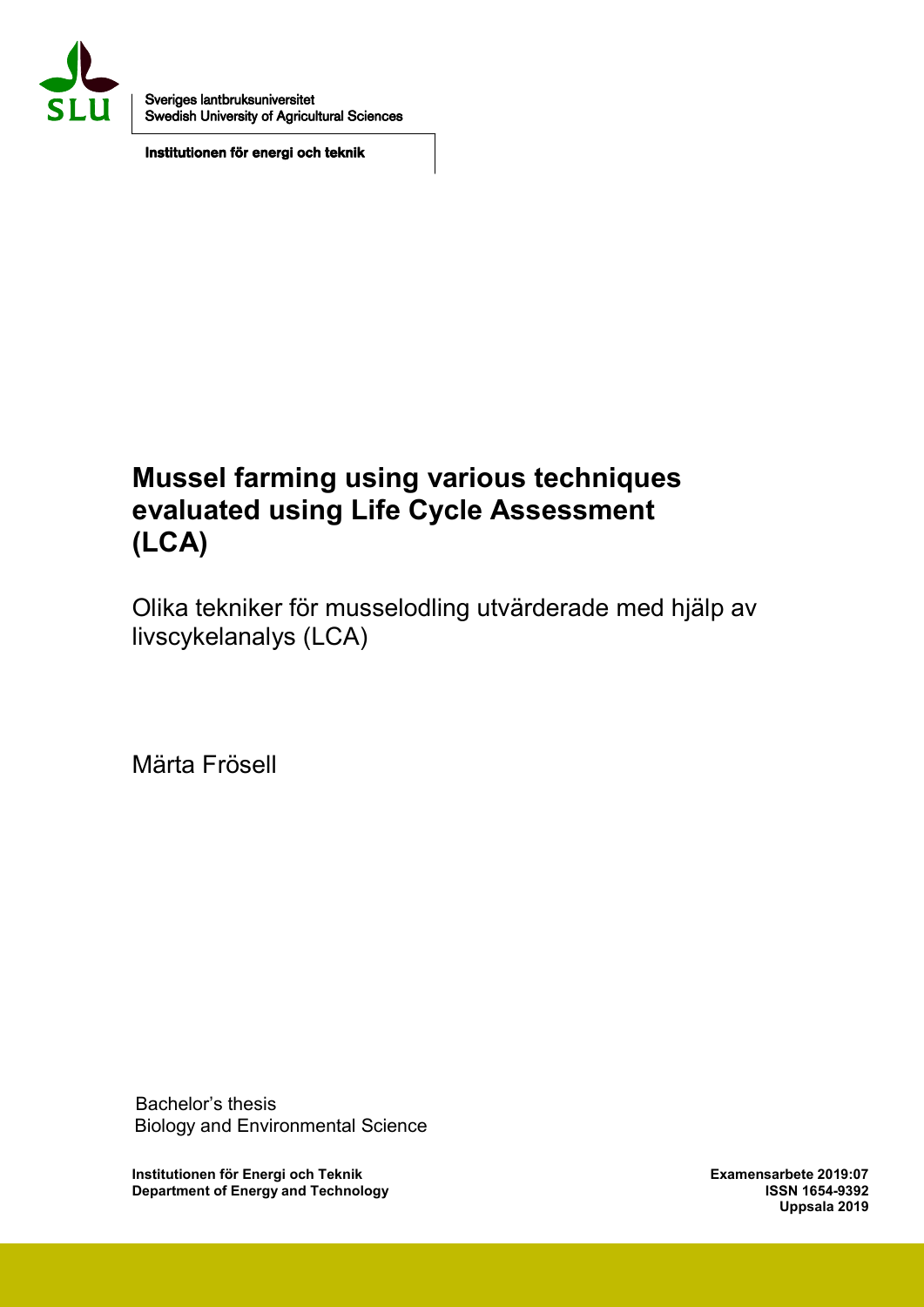SLU, Swedish University of Agricultural Sciences Faculty of Natural Resources and Agricultural Sciences Department of Energy and Technology

Title: Mussel farming using various techniques evaluated using Life Cycle Assessment (LCA) Swedish title: Olika tekniker för musselodling utvärderade med hjälp av livscykelanalys (LCA)

Author: Märta Frösell

Supervisor: Hanna Karlsson, Department of Energy and Technology, SLU Examiner: Mattias Eriksson, Department of Energy and Technology, SLU

Course: Independent project in Environmental science Course code: EX0896 Credits: 15 Level: G2E Programme/education: Biology and Environmental Science

Series title: Examensarbete (Institutionen för energi och teknik, SLU), 2019:07 ISSN: 1654-9392

Uppsala 2019

Keywords: Mussel, Climate impact, Eutrophication potential, LCA, Greenhouse gas emissions

Online publication: http://stud.epsilon.slu.se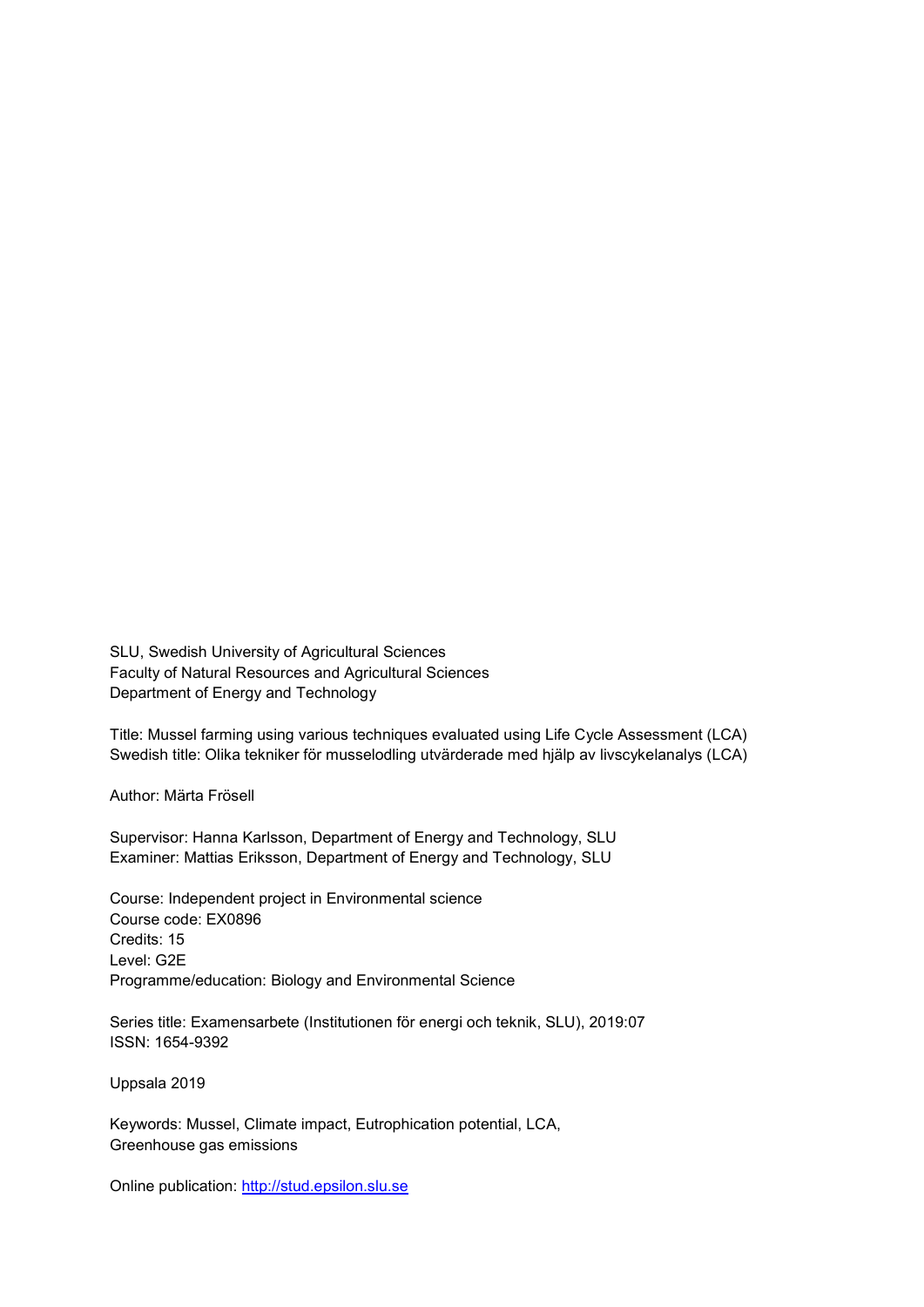### Abstract

Food-production has a great impact on the environment and the need for a more sustainable food consumption pattern and low impact products is high. Aquaculture in general, and especially mussels are in many ways a sustainable alternative for protein source. However, depending on how the mussels are being produced, the total environmental impact varies. This study analyzes an innovative technique to farm mussels, the re-seeding technique aiming to increase the yield and quality of mussels and examine how different methods affect the environment.

The method Life Cycle Assessment (LCA) was used and is considering a cradle to gate perspective. The two impacts categories are climate change and eutrophication potential (EP). On the farm that is being studied the mussels are being harvested from nets and re-seeded to the optimal density on ropes to maximize the yield. To examine the impact of different method, four different scenarios are being analyzed.

The result shows that the re-seeding process is relatively material and fuel intensive and the environmental impact would be lower if the mussels were left on the nets for the whole growth cycle. Compared to other mussel LCA studies, emissions are similar or lower depending on different factors such as method, time for growth and meat content. Taking in to account the mussel's removal of nutrients during their life, the total EP of the farm is negative, which is a unique property in food production. The main contributor to emissions is the materials used on the farm and especially the cotton mesh sock that is being used to reseed the mussels.

*Keywords:* Mussel, Life Cycle Assessment, Climate impact, Eutrophication potential, Greenhouse gas emissions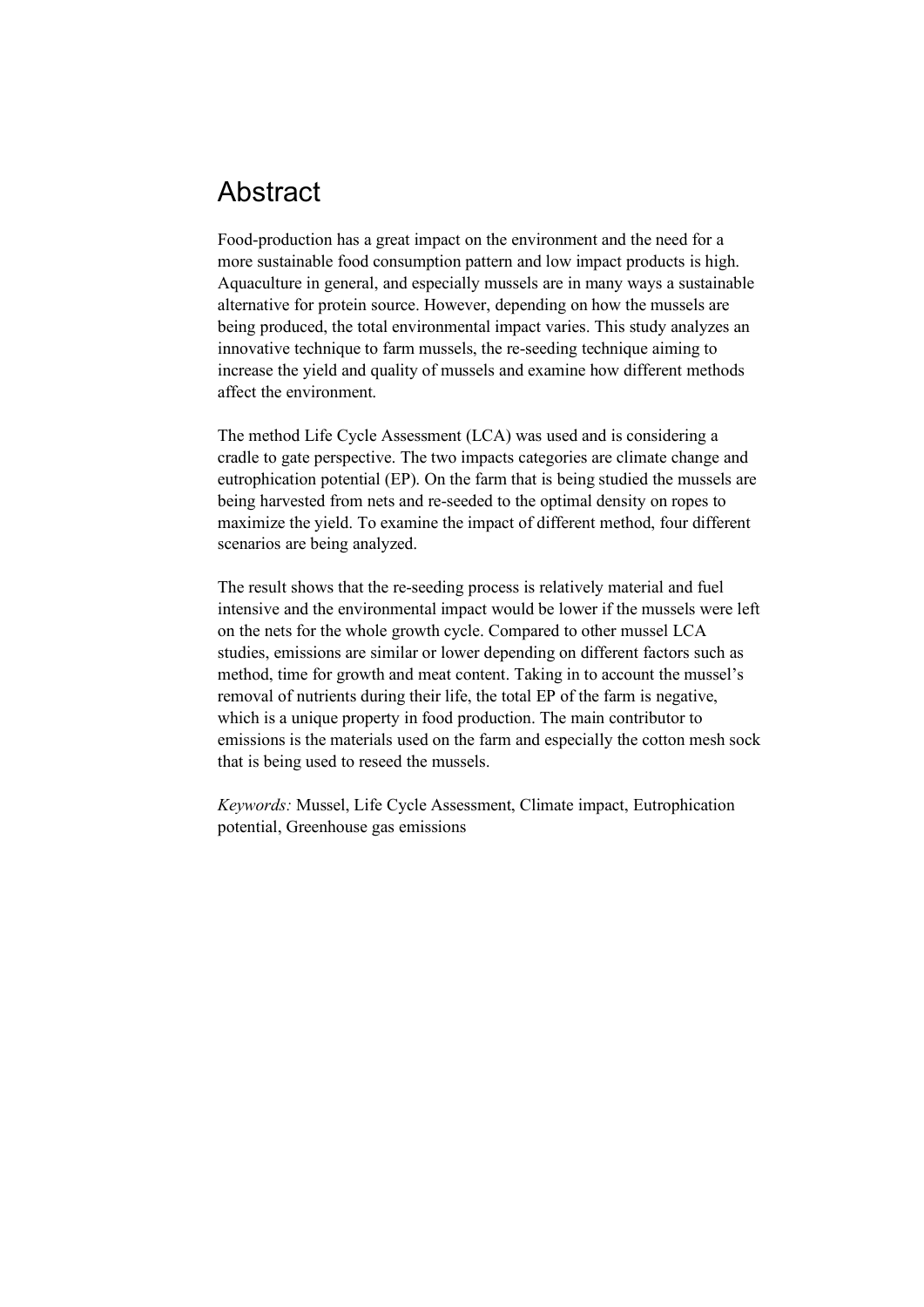# Table of contents

| $\mathbf{2}$   |  |
|----------------|--|
| $\mathbf{3}$   |  |
| 4              |  |
| $\overline{4}$ |  |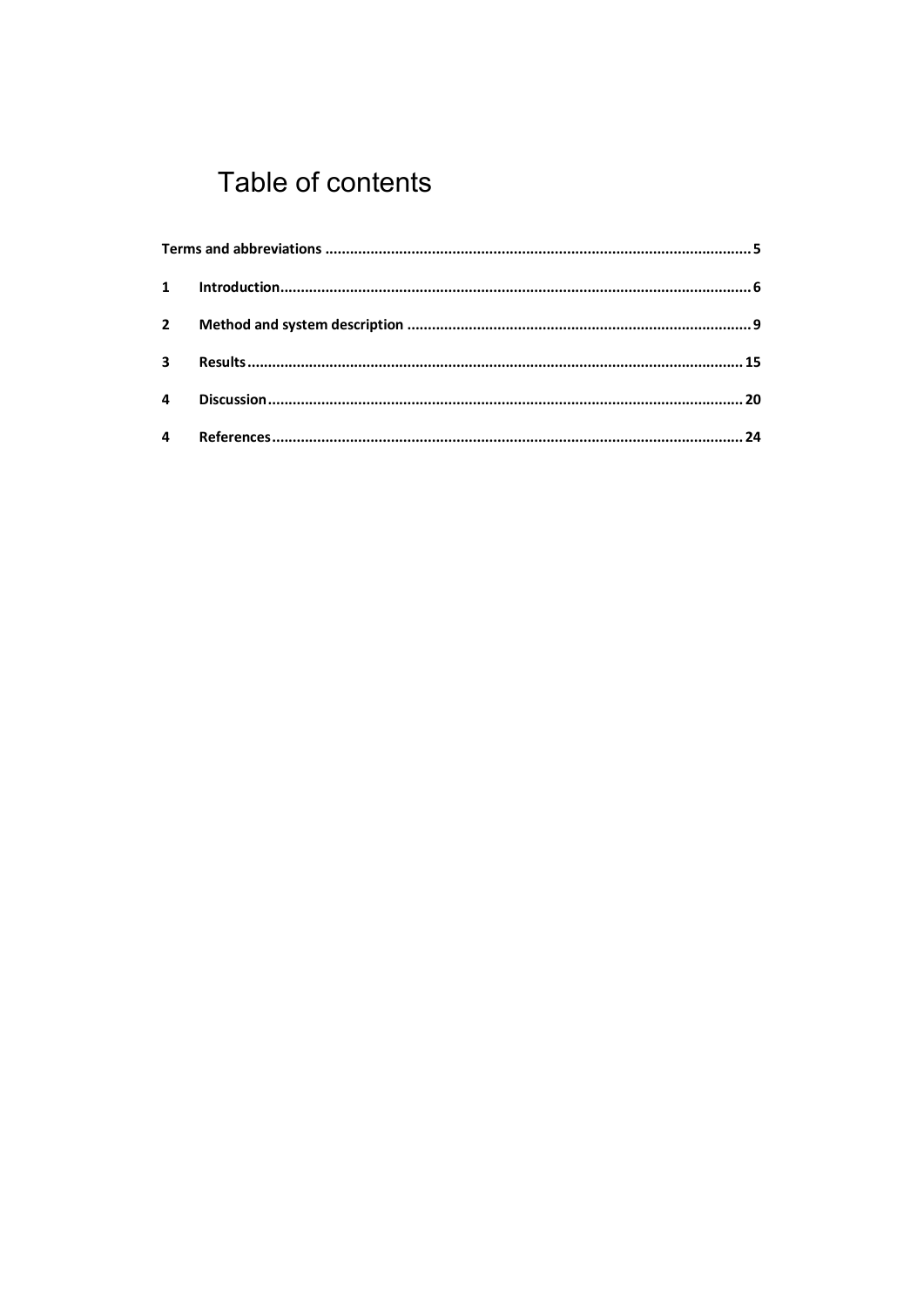## Terms and abbreviations

LCA = Life Cycle Assessment LCIA = Life Cycle Impact Assessment  $GHG =$ Greenhouse gas EP = Eutrophication potential FU = Functional unit  $CO<sub>2</sub>$ -eq. = Carboon dioxide equivalents  $PO<sub>4</sub>-eq.$  = Phosphate equivalents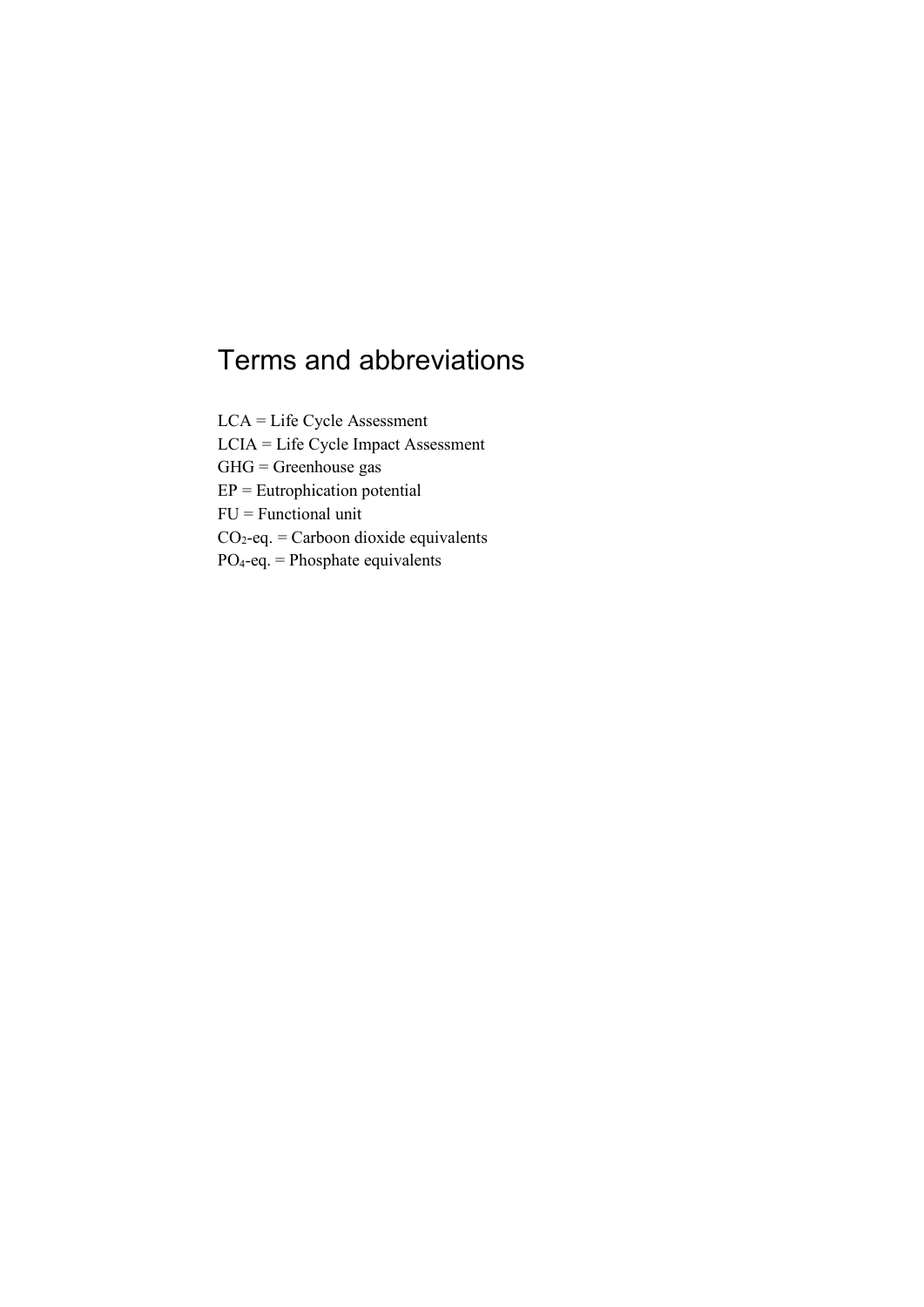### 1 Introduction

Food production has a great impact on the climate and environment (Willett et al. 2019). In developed countries, production and consumption of food represents 15-28% of total greenhouse gas emissions (GHG) (Garnett, 2011). As the world population continues to grow and global warming remains a critical issue, the need for more sustainable food production and consumption patterns is high.

Life Cycle Assessment (LCA) is a method that has been frequently used to compare environmental impact from different kinds of products, including food. The method, standardized by the International Standards Organisation (ISO) (ISO 2006a,b) makes it possible to quantify the total environmental impact of a product and is considering all the steps in the production chain. Several LCA studies show that the food product with the highest climate impact is beef followed by lamb and other livestock (Heller et al. 2013; Meyhoff, 2012; Tilman and Clark, 2014;) To reduce the climate impact from the food sector, the consumption of these products needs to be reduced globally and replaced by more sustainable alternatives. Foods can often be produced in multiple ways with vastly different impacts, and therefore it is also important to identify and promote the least impactful way of producing each type of food.

Seafood in general is, in terms of climate impact, a more sustainable alternative for protein supply than livestock (Tilman and Clark, 2014). In a study about climate impact of different diets the result showed that a pescatarian diet (vegetarian plus seafood) contributes with only about half of the GHG emissions per kcal compared to the global-average diet that includes livestock products (Tilman and Clark, 2014). However, GHG emissions are only one aspect of sustainability of seafood production. When products originate in capture fisheries, the sustainable exploitation of the stock is a requirement for sustainable fishing, an aspect that has been explored in relation to LCA (Emanuelsson et al. 2014). Today 33 percent of wild fish stocks are overfished (meaning fishing pressure needs to be reduced), and 59 percent are maximally sustainable fished (meaning that fishing pressure cannot be increased) (FAO 2018). For these reasons, the possibilities to expand global fisheries are limited and aquaculture, which today accounts for almost half of all fish for human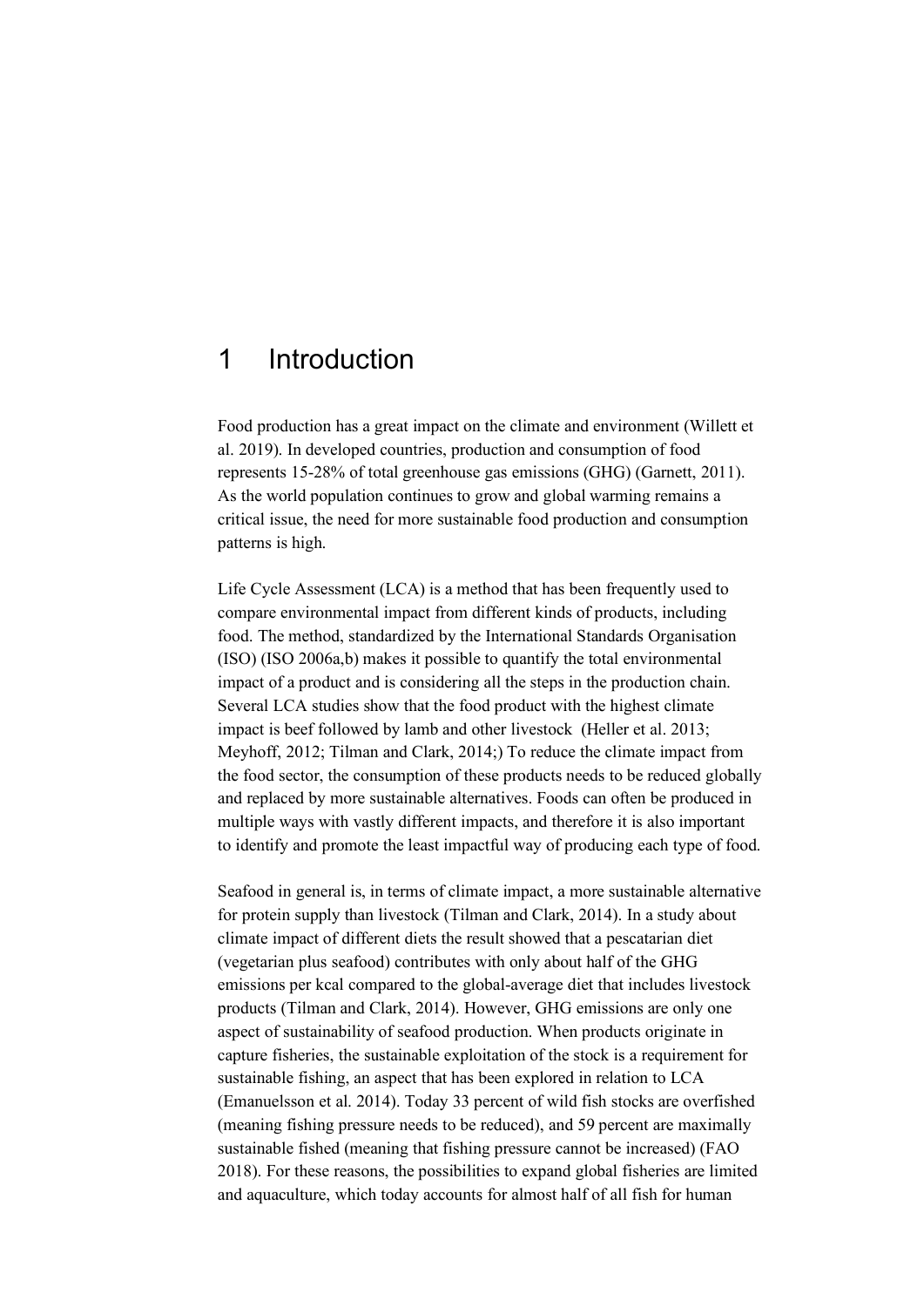consumption (FAO 2018), is of crucial significance for providing seafood for a growing population.

Even if the GHG emissions from aquaculture is generally lower than for livestock production, there is still room for improvement and measures for mitigation that can be made for a more sustainable production. In fish farms the production and use of feed is the biggest issue in terms of climate impact and can account with as much as 86 percent of the total GHG emissions of the production (Aubin et al., 2009). Fish production can also have a great impact on the quality of the water in the area if the farm is located in an unsuitable area with low water exchange (Little et al., 2016 ). Uneaten food, medicines and feces leads to wastes and excess of nutrients that are released in to the environment.

Mussel farming is a form of aquaculture that has been proven to have a lot of environmental advantages compared to fish farms. For example, the GHG emission is much lower (Meyhoff 2012). The main reason for this is that the production does not require any input of feed at all (Ziegler et al., 2013) since mussels are filter feeders and feed on planktonic organisms in the water that flows through the farm. This also means that they can contribute to decreased eutrophication since they extract excess phosphorous and nitrogen (Aubin et al., 2018).

There are different techniques and methods to farm blue mussels. In Europe, one of the biggest producers of mussels is Spain where raft culture is the most common method (Pérez-Chamacho, 2013). This means that the mussels grow on ropes suspended from floating rafts. Mussels can also be farmed with the so called long-line method where the mussel larvae attach to ropes that are strung up between two buoys. Another method is on-bottom culture where mussel seed is collected from the wild and transfer to a cultivation site where optimum growth conditions is obtained to maximize the yield.

The yield, growth period and environmental impact varies between different method used and between different producers. Some previously made LCA studies about mussel farming report emissions of 0,6 to 2,5 carboon dioxide equivalents  $(CO_2$ -eq) per kg edible mussel meat (Meyhoff, 2012; Winther et al. 2009). Two of the challenges that the mussel industry is facing that is affecting these numbers is the low edible yield (most of the mussel's total weight is shell) and wastes at harvest that in many cases is up to 1/3 of the total harvest due to broken or to small mussels (Hallberg 2018). The growth period could also have an impact on the yield and total emissions of a farm.

#### 1.1 Objective and research questions

The objective of this thesis is to evaluate the environmental impact of a new technique for mussel farming and examine if the extra costs related to this method are outweighed by the expected increased yield. To do this, the study will consider following research questions: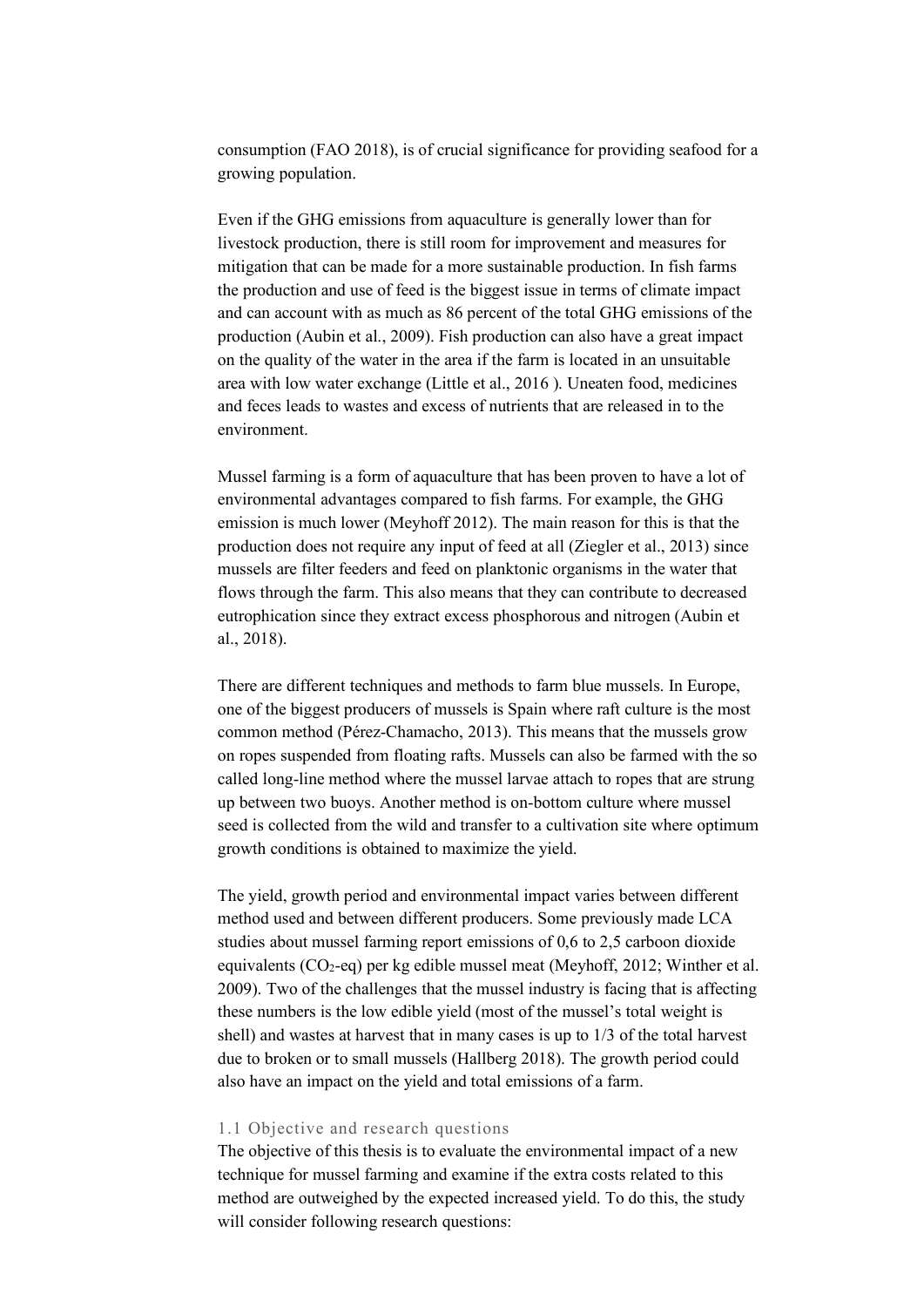What is the total climate impact and eutrophication potential (EP) to produce one kilogram of edible mussel meat?

Is there a significant difference in environmental impact between different variants of this farming technique and between other methods? And if so, what is the most environmentally efficient/least impactful way to farm mussels in this farm?

Where in the production chain is there potential for improvements and what measures for mitigation could be made to lower the environmental impact?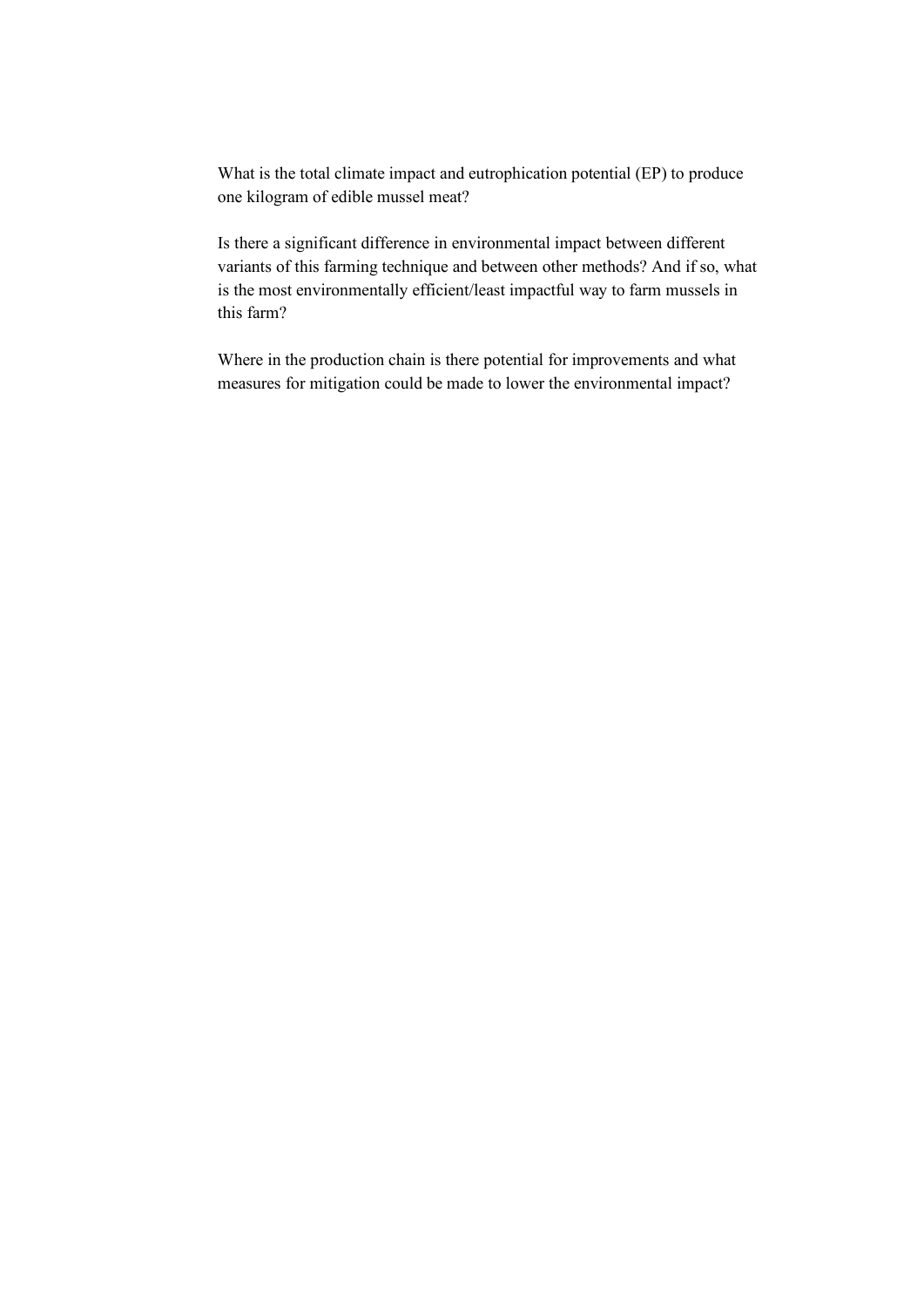### 2 Method and system description

#### 2.1.1 System description

The farm studied in this report is located in Orust on the Swedish west coast. This farm is still in the developing phase and does not yet has a large-scale production. However, the production is expected to have the capacity to produce 5000 tons of mussels per year when it is fully developed.

Both nets and ropes are used as a growing substrate for the mussels in this production with the aim to maximize the yield and minimize waste. Instead of using big boats on the farm, all of the processes such as maintenance and harvest are mainly done out of barges based on the farming sites. On the barges there are engines powered by diesel generating energy for the machines used. Small boats are used to get to and from these barges and, when necessary, to get around in the farm.

The production starts when the mussels are reproducing. This is only during a short period in April-May and the abundance of mussel larvae in the area becomes high. The larvae find their way to the nets in the farm where they settle and starts to grow. The nets are suspended from hollow plastic pipes floating on the surface. Before the settle period starts these nets needs to be cleaned from macroalgae and other organisms so that the larvae can attach. This is done with a machine from the barge.

After some time, as the mussels grow, the density becomes high. This is problematic since there will not be enough space for all the mussels that have settled, and many will fall off as they grow bigger. The high density also leads to a restricted waterflow trough the farm which prevent nutrients to get to the mussels. This leads to a slower growth and smaller mussels.

To avoid overcrowding and too high density, the farm uses a method of harvesting and re-seeding the mussels. After 3-6 months on the nets the mussels can be harvested and re-seeded on ropes. In this process the mussels are first collected in to plastic big bags and transferred to another part of the farm, where they are put in a mesh sock made out of cotton and attached to ropes. The mesh sock is supposed to support the mussels and hold them in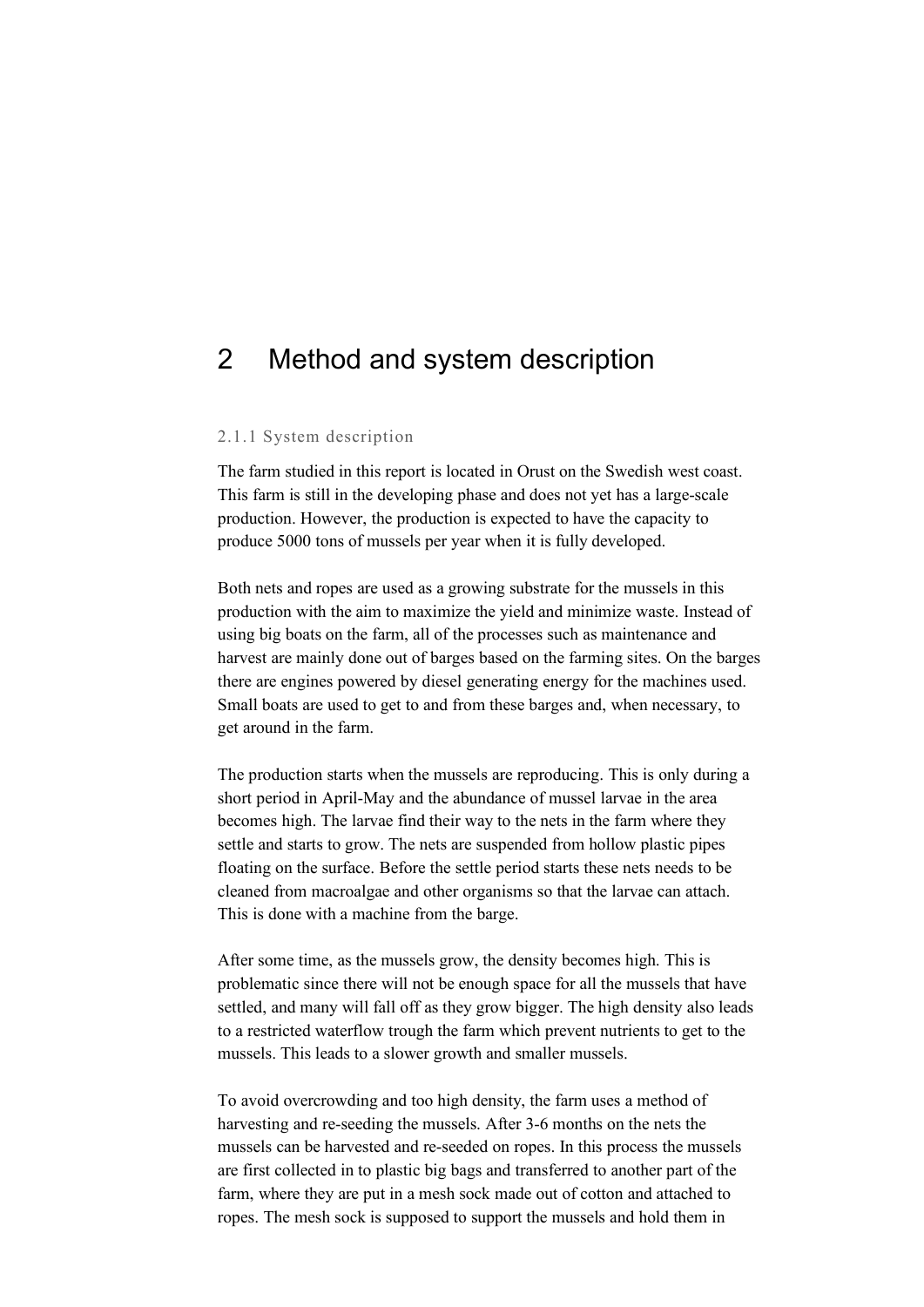place until they have attached to the ropes. It then decomposes in the water after some time.

The process of harvesting and reattaching the mussels is both energy and material consuming. However, it makes it possible to control the density and ensures that the mussels are being attached at the optimum density that gives the best growing condition, resulting in more evenly sized mussels and a higher yield.

When the mussels are fully grown they are harvested from the ropes. After that there is a process of separate the mussels from each other (declumping) and grading them in to different sizes. Because of modern and well-developed equipment and machines the number of mussels that are being crushed in this step is only about 5 % of the total yield. Also, instead of throwing away the mussels that are to small they are being re-seeded again which further minimize the waste of this farm. After this the mussels are being put into plastic big bags on one of the barges and transported to land with a towboat. These big bags are not being recycled.

The growth period ranges between 16-24 months depending on both economic and ecologic factors, including:

- The lack of capacity to harvest everything at once. There are not enough machines and would not be economical beneficial.
- The need to meet market demands of having mussels in different sizes available, and at different times of the year.
- Temporary occurrence of toxins that postpone the harvest.
- The variation of the amount of nutrients in the water due to external factors, which has an effect on the growth speed of the mussels.

Meat content is another factor that can vary considerably depending on growth time and the amount of nutrients. A low meat content is 20% and a high is up to 40%.

#### 2.1.2 Scenarios

Since the farm is not yet fully developed, the production does not have a consistent yield and method each year. Therefore, this LCA will consider different scenarios of what the production could look like. These scenarios differ in terms of growth time and slightly different method which results in different amount of equipment and fuel used.

Scenario 1: All of the mussels are being re-seeded to ropes after 3-4 months. The mussels grow 12 months on the ropes before harvest. Two ropes are needed to re-seed the mussels that settles on one net. The ropes are 2000 meter-long and in time for harvest there is 8 kg of mussels per meter making the total yield of two ropes 32 000 kg (live weight).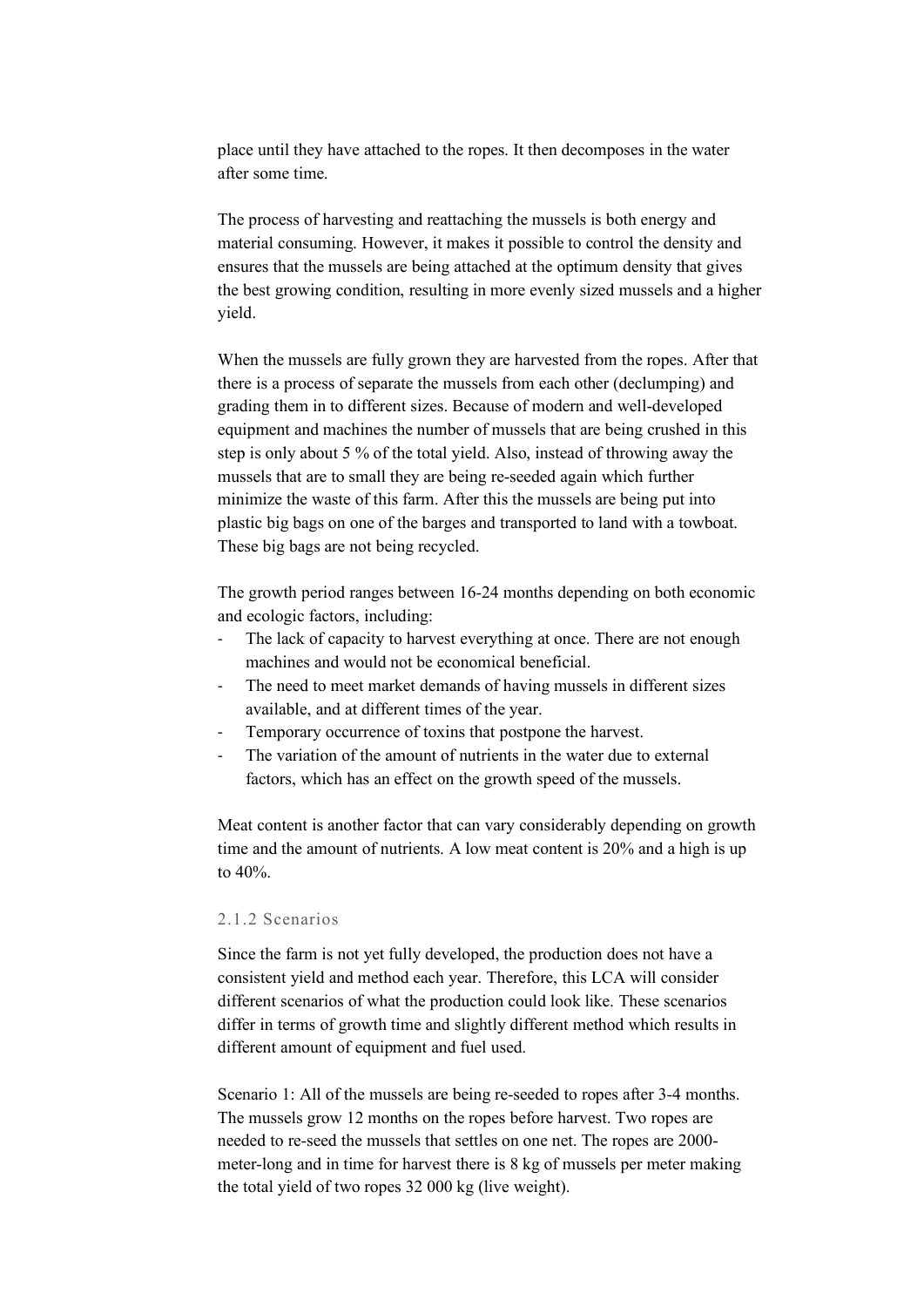Scenario 2: All of the mussels are being re-seeded to ropes like in scenario 1. In this scenario however, the growth time on the ropes is over 12 months and the equipment cannot be used to re-seed the mussel that settles the following season. The equipment is empty between harvest and re-seeding and during its lifetime it does not grow as much mussels as it should have if it could be used for each settle period. The yield per growth cycle is the same as for scenario 1 but since the growth cycle is longer the yield per year is less.

Scenario 3: Only 2/3 of the mussels are being re-seeded to ropes, the remaining 1/3 is left on the nets. This means a slightly lower material consumption since not as much ropes are needed. The final harvest is after more than 12 months for both nets and ropes. Like in scenario 2, the equipment cannot be used for settling two years in a row. The total yield at harvest is the same as for scenario 1 and 2, where 1/3 is from the nets and 2/3 from the ropes.

Scenario 4: All of the mussels are being left on the nets during the whole growth period. This saves a lot of material and fuel consumption, but the yield is not as high as for the other scenarios, only 18 000 kg per growth cycle.



*Figure 2.1.* Process maps of the different scenarios.

### 2.2.1 LCA

This study will follow general method for LCA. This method consists of four phases: goal and scope, inventory, impact assessment and interpretation (Matthews et al. 2014).

2.2.2 Scope and system boundary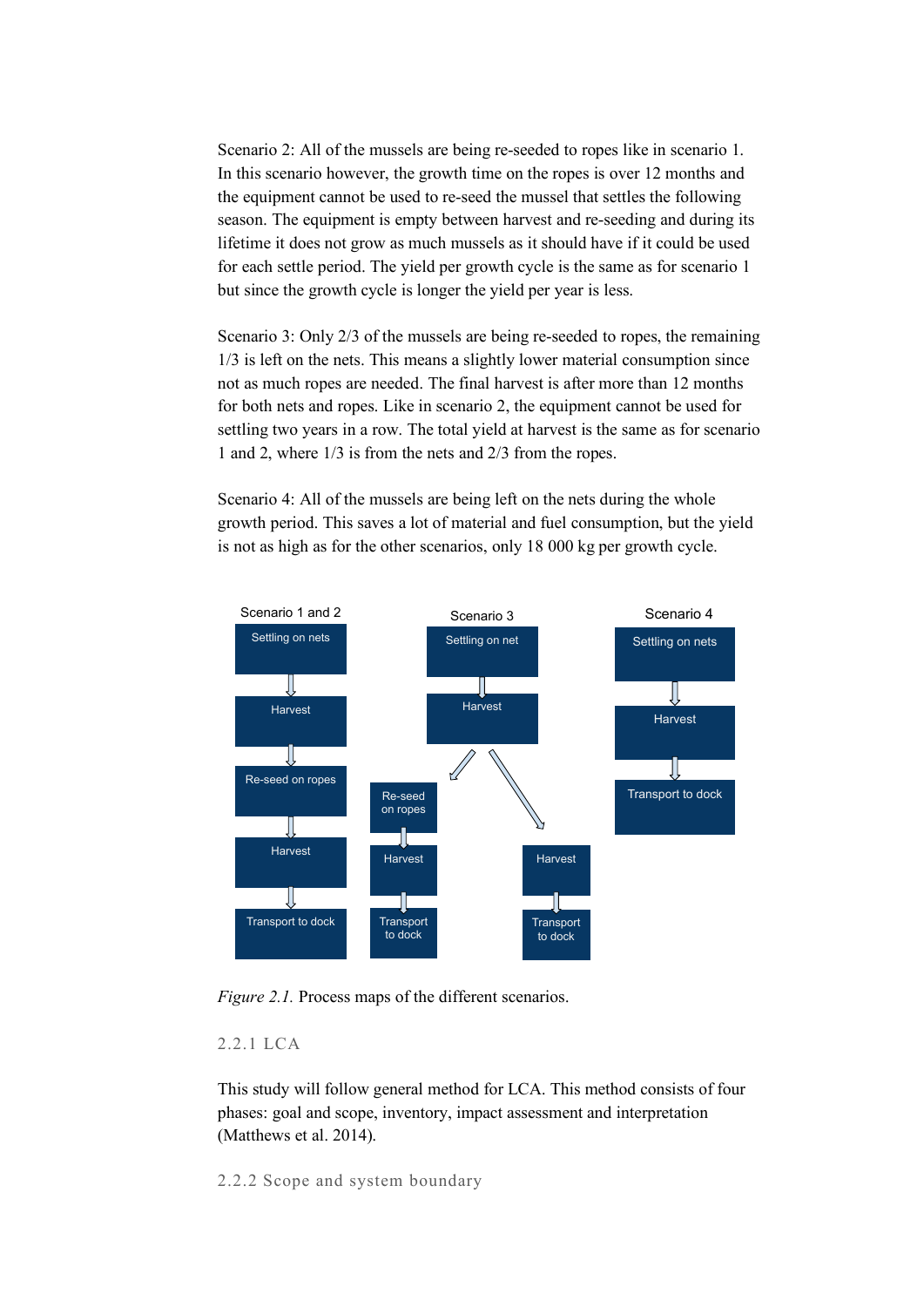The study is considering a cradle to gate perspective. This includes the steps from production of supply materials (e.g. fuel, polypropylene, cotton), preparing the nets for settling, to transporting the harvested mussels from the farm to land.

All material- and energy consuming steps are being considered. The data was collected for all scenarios in relation to the settling on one net. The functional unit (FU) is *1 kg of edible mussel meat*. The translation from whole harvested mussel to edible yield was done placing all impacts on the edible part, i.e. no upstream burdens were placed on shells.

#### 2.2.3 Inventory

All the information regarding the production was collected in direct contact with the producers through a site visit, a meeting, interviews, phone calls and emails. All the inventory data is listed below in table 2.1-2.5. Table 2.1-2.3 show the total material and fuel consumption that is used in the different scenarios to produce all of mussels that settles on one net (i.e. not per FU). Table 2.4-2.5 shows the yield for each scenario per growing cycle respectively per year. These data are then used to calculate the total consumption of material and fuel per FU.

|              |                 |            | kg/growing cycle |                 |                |                 |
|--------------|-----------------|------------|------------------|-----------------|----------------|-----------------|
| Equipment    | <b>Material</b> | Lifetime   | <b>Scenario</b>  | <b>Scenario</b> | Scenario       | <b>Scenario</b> |
|              |                 |            | 1                | $\mathbf{2}$    | 3              | 4               |
| Plastic      | Polyethylene    | 22,5       | 3 7 8 0          | 3 7 8 0         | 2 9 4 9        | 1260            |
| pipes        |                 |            |                  |                 |                |                 |
| <b>Nets</b>  | polypropylene   | 20         | 510              | 510             | 510            | 510             |
| Ropes        | polypropylene   | 20         | 620              | 620             | 413            | $\theta$        |
| <b>Buoys</b> | Polyurethane    | 20         | 168              | 168             | 131            | 56              |
|              | <b>PVC</b>      | 20         | 3                | 3               | $\overline{2}$ | 1               |
|              | <b>Steel</b>    | 20         | 9                | 9               | 7              | 3               |
| Anchors      | Cast iron       | 20         | 390              | 390             | 303            | 130             |
| Schackles    | Iron            | 20         | 10               | 10              | 10             | 10              |
| Big bags     | Polypropylene   | 7.5        | 20               | 20              | 13             | $\mathbf{0}$    |
| (reusable)   |                 |            |                  |                 |                |                 |
| Big bags     | Polypropylene   | Disposable | 91               | 91              | 91             | 51              |
| (disposable) |                 |            |                  |                 |                |                 |
| Mesh sock    | Cotton          | Disposable | 40               | 40              | 27             | $\mathbf{0}$    |

Table 2.1. *The amount material used on the farm for each growing cycle.*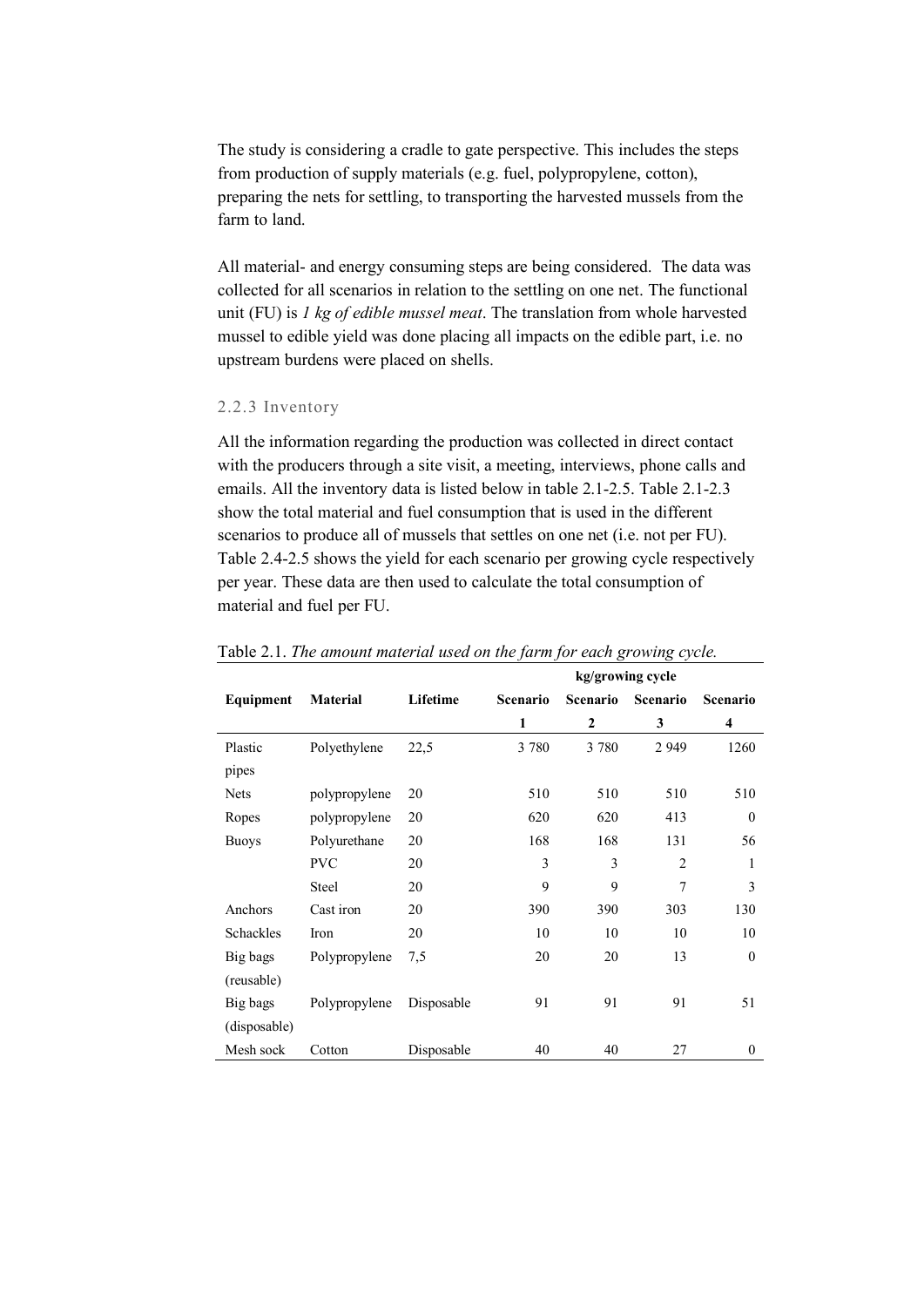Table 2.2 *The amount fuel used on the farm*

|                |        | liter/growth cycle |                   |                   |                   |
|----------------|--------|--------------------|-------------------|-------------------|-------------------|
| <b>Process</b> | Fuel   | <b>Scenario 1</b>  | <b>Scenario 2</b> | <b>Scenario 3</b> | <b>Scenario 4</b> |
| Cleaning       | Diesel | 22,5               | 22.5              | 22,5              | 22,5              |
| nets           |        |                    |                   |                   |                   |
| Harvest        | Diesel | 180                | 180               | 187               | 67,5              |
| Reseed         | Diesel | 20                 | 20                | 13                | $\theta$          |
| Transport      | Diesel | 78                 | 78                | 78                | 44                |

Table 2.3 *The total fuel consumption from the small boats on the farm per year*

| Process | - Fuel   | Liter/year |
|---------|----------|------------|
| Small   | Gasoline | 1265       |
| boats   |          |            |

Table 2.4. *The total yield in for one growing cycle for each scenario with three different meat contents.*

| Kg edible mussel meat/growth cycle |          |                 |                   |                   |  |
|------------------------------------|----------|-----------------|-------------------|-------------------|--|
| Meat                               | Scenario | <b>Scenario</b> | <b>Scenario 3</b> | <b>Scenario 4</b> |  |
| content                            |          | 2               |                   |                   |  |
| 20%                                | 680      | 680             | 680               | 3420              |  |
| 30%                                | 9120     | 9120            | 9120              | 5130              |  |
| 40%                                | 12160    | 12160           | 12160             | 6840              |  |

Table 2.5 *The yield in kg edible mussel meat calculated per year for each scenario with three different meat contents.*

|         |                   | Kg edible mussel meat/year |                   |                   |  |
|---------|-------------------|----------------------------|-------------------|-------------------|--|
| Meat    | <b>Scenario 1</b> | <b>Scenario 2</b>          | <b>Scenario 3</b> | <b>Scenario 4</b> |  |
| content |                   |                            |                   |                   |  |
| 20%     | 5211              | 3040                       | 3040              | 1710              |  |
| 30%     | 7817              | 4560                       | 4560              | 2565              |  |
| 40%     | 10423             | 6080                       | 6080              | 3420              |  |

#### 2.2.4 Material and fuel consumption per FU

To calculate the material consumption per FU, the lifetime of the material had to be considered. The total amount of material used where divided by the yield per year and lifetime of the equipment. All though, for the mesh sock and the disposable big bags, that are not being recycled, the total amount of material where divided by the yield per growing cycle (not yield per year).

To calculate the fuel used per FU, the total consumption for one growing cycle were divided by the yield for one growing cycle. In table 2.2 the total amount of fuel has been calculated by taking the liter per hour that the machines use multiplied with the time for each process.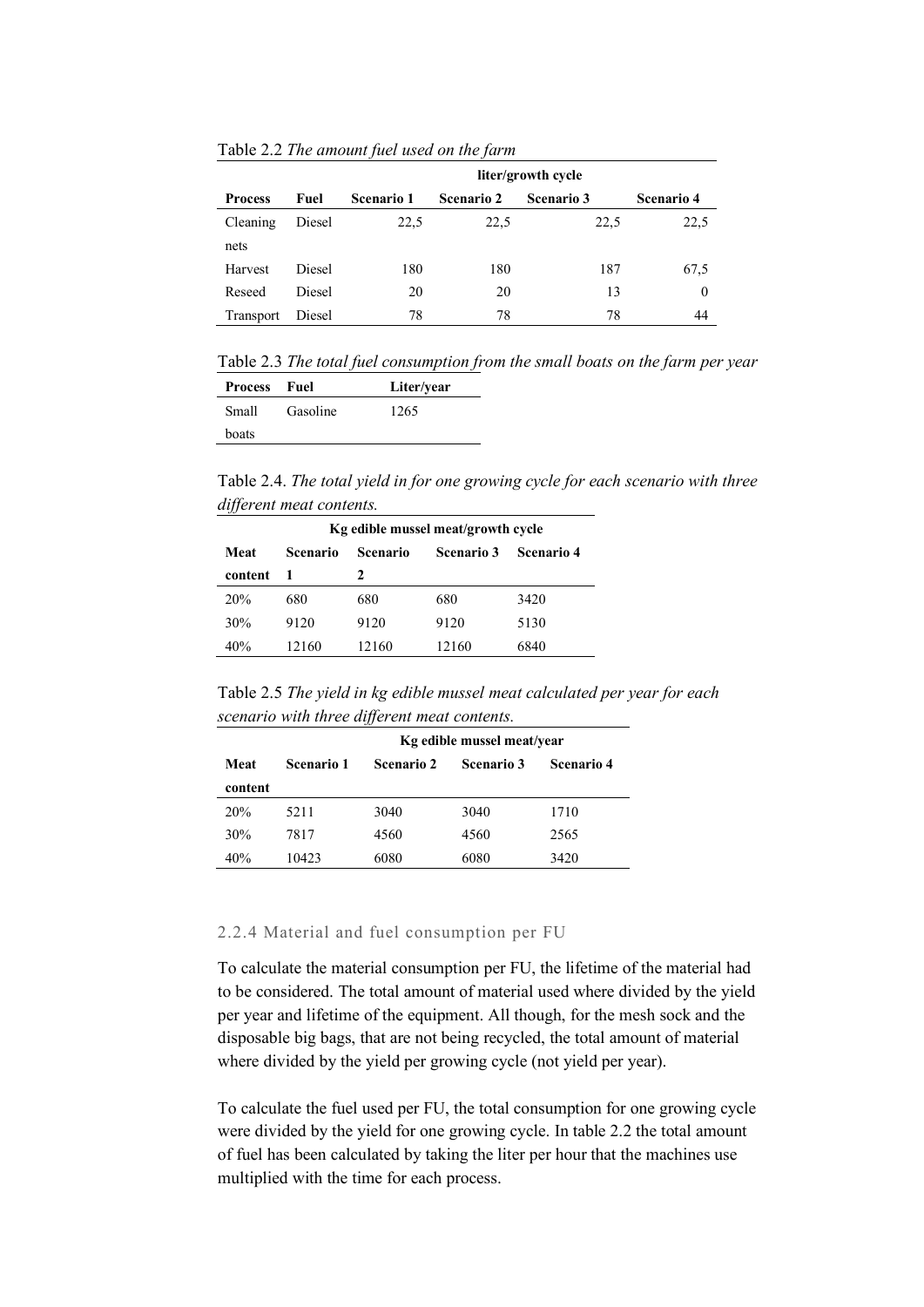The small boats are estimated to be used 1 hour per work day every year. Since these are used for the whole farm their total fuel consumption is divided by the total expected yield of the whole farm (5000000 kg per year) to get the fuel per FU.

#### 2.2.5 Impact Assessment

This study focuses on the two impact categories, climate impact, measured in  $CO<sub>2</sub>$ -equivalents, and EP, measured in phosphate-equvivalents (PO<sub>4</sub>-eq.). The emission data from the production of materials were taken from the LCIA (Life Cycle Impact Assessment) database ecoinvent 3.5 (ecoinvent.org) that gives the emissions of  $CO_2$ -equivalents respectively PO<sub>4</sub>-equvivalents per kg produced material. The emissions where then multiplied with the amount of the material that is needed to produce 1 kg of edible mussel meat on the farm. Emission data for producing and combustion one liter of diesel respectively gasoline was collected from miljöfaktaboken (Gode et al. 2011) and then multiplied with the amount used for producing 1 kg of edible mussel meat. Table 2.6-2.7 shows the emissions per liter fuel for diesel respectively gasoline.

Table 2.6 *The emissions caused by 1liter diesel*

| $\sim$ wore mit the entropyond entropy of three wreder |                                                   |                           |              |  |
|--------------------------------------------------------|---------------------------------------------------|---------------------------|--------------|--|
| <b>Diesel</b>                                          | kg PO <sub>4</sub> /liter                         | kg CO <sub>2</sub> /liter |              |  |
| Production                                             | 8,76275E-05                                       | 0,255765156               |              |  |
| Combustion                                             | 0,000920012                                       | 2,46922986                |              |  |
| Total                                                  | 0,001007639                                       | 2,724995017               |              |  |
|                                                        | Table 2.7 The emissions caused by Iliter gasoline |                           |              |  |
|                                                        |                                                   |                           |              |  |
| Gasoline                                               | kg PO <sub>4</sub> /liter                         |                           | kg CO2/liter |  |
| Production                                             | 8,5071E-05                                        |                           | 0,231023189  |  |
| Combustion                                             | 0,000954256                                       |                           | 2,276155469  |  |

Total 0,001039327 2,507178658

For climate impact the characterization factors from IPCC 2013 GWP100 was used. These are the most up to dates values and are adapted from the IPCC Fifth Assessment Report (Myhre et al. 2014). For EP the characterization factors from CML 2011 (Guinée 2011) was used.

When calculating the EP of this farm, the negative EP from the mussel's nutrient uptake was also considered. According to an earlier study of mussels near this area (Haamer 1996), 1 kg blue mussels contains 12,4 g nitrogen and 0,74 g phosphorous. Again, the characterization factors from CML 2001 was used to convert this to  $PO_4$ -eq which could then be subtracted from the EP of the farm.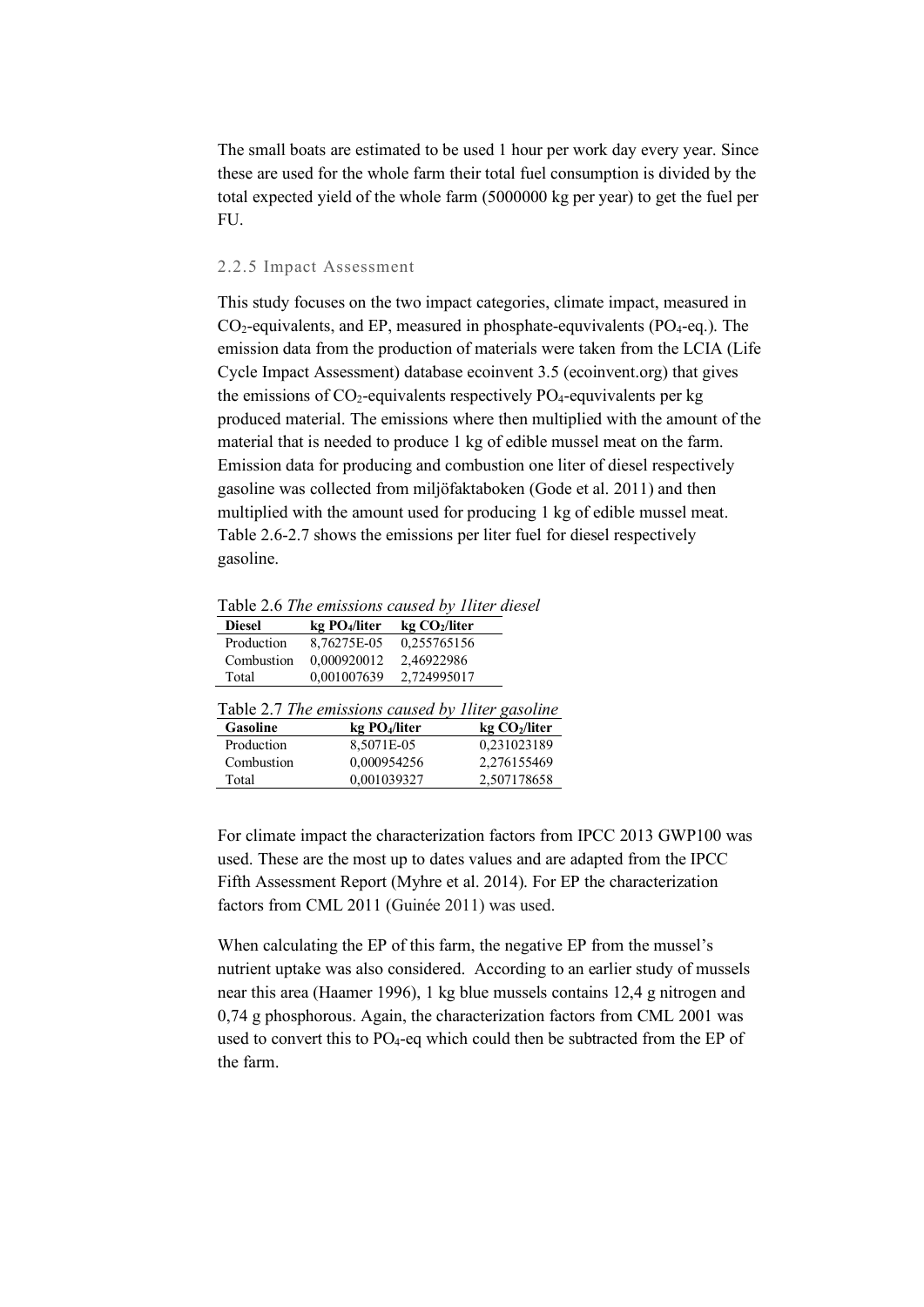## 3 Results

#### 3.1 Climate impact

The emission of GHG per kg of edible mussel is between  $0,12$ -0,46 kg CO<sub>2</sub>-eq. depending on the scenario and meat content of the yield.

Since emissions are calculated per edible product the meat content has a significant impact for the results. As seen in figure 3.1 a 50% higher meat content leads to half of the emission per FU (figure 4.1).

Scenario 2 has the highest climate impact with 0,46 kg CO2-eq. per kg mussel meat with a meat content of 20% and 0,23 kg  $CO<sub>2</sub>$ -eq. per kg mussel meat with a meat content of 40%. Scenario 4 has the lowest climate impact with 0,23 respectively  $0,12$  kg CO<sub>2</sub>-eq per kg mussel meat. Scenario 1 and scenario 3 show similar results but with slightly higher emissions from scenario 1.



*Figure 3.1* The emissions of GHG from the mussel production in four different scenarios with three different meat-content.

In all four scenarios the material usage contributes more to the carbon footprint than the fuel consumption. The material contributes with 52-70% of the total emissions of the farm. Since the emissions per FU and meat content is in direct correlation to each other, the material and fuel proportion in each scenario does not change with different meat content.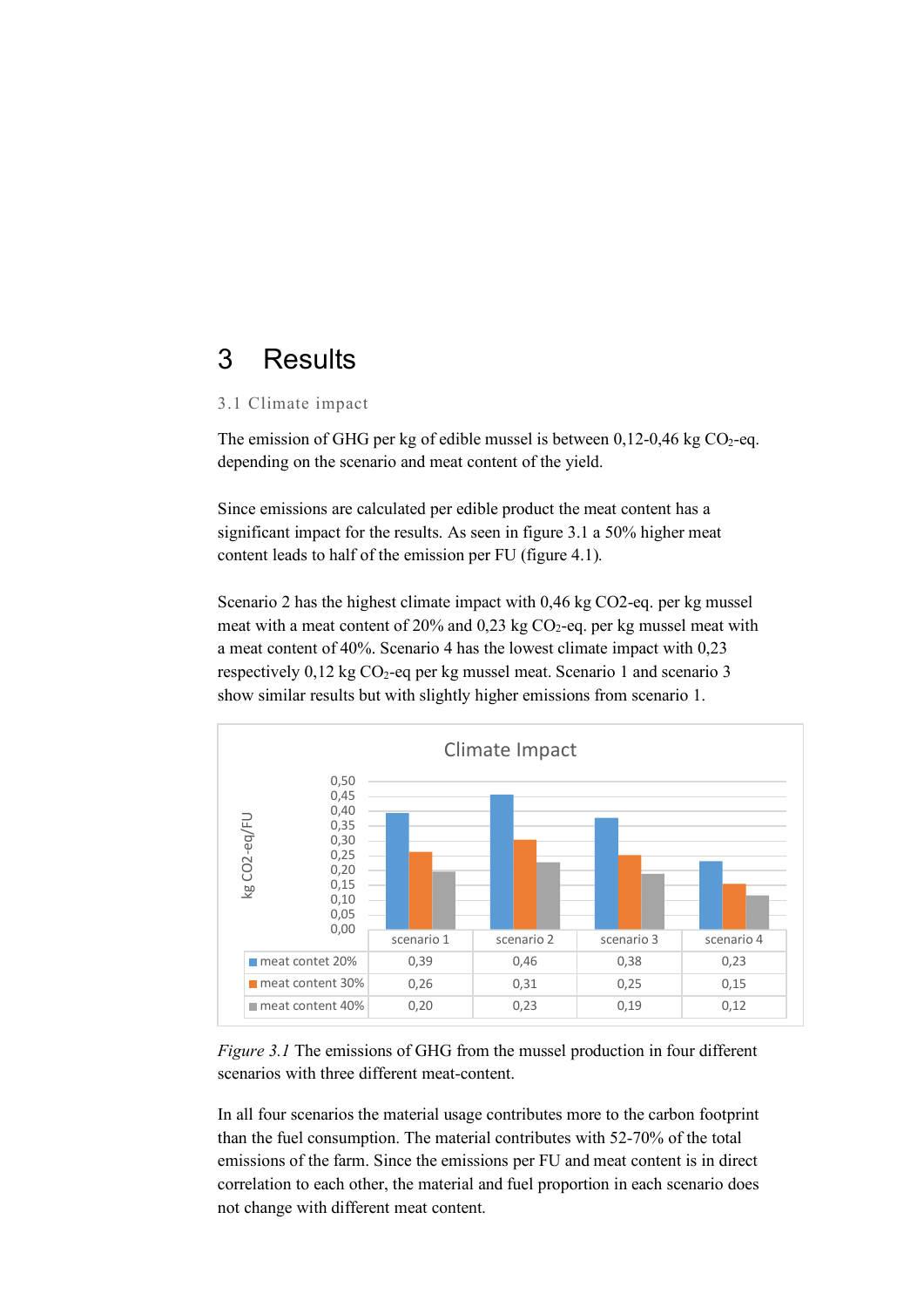

*Figure 3.2* The relative contribution to the emissions of GHG from material and fuel consumption.

Figure 3.3 shows the emissions from the fuel consumption of the different processes of the production in the four scenarios, calculated from a yield with 30% meat content (again the proportions does not change between different meat content). The fuel consumption in scenario 1,2 and 3 is relatively constant but is approximately 20% lower for scenario 4 where there is no reattachment process and only one harvest. However, the carbon footprint from cleaning the nets before settling is higher in scenario 4 since there is a lower yield and therefor emissions per FU becomes higher. In all scenarios harvest is the largest contributor to emissions caused by fuel consumption, followed by the transport of the mussels to the dock. The boats is the part that contributes the least to emissions.



*Figure 3.3* Emissions from the production and use of fuel in the different processes of the production.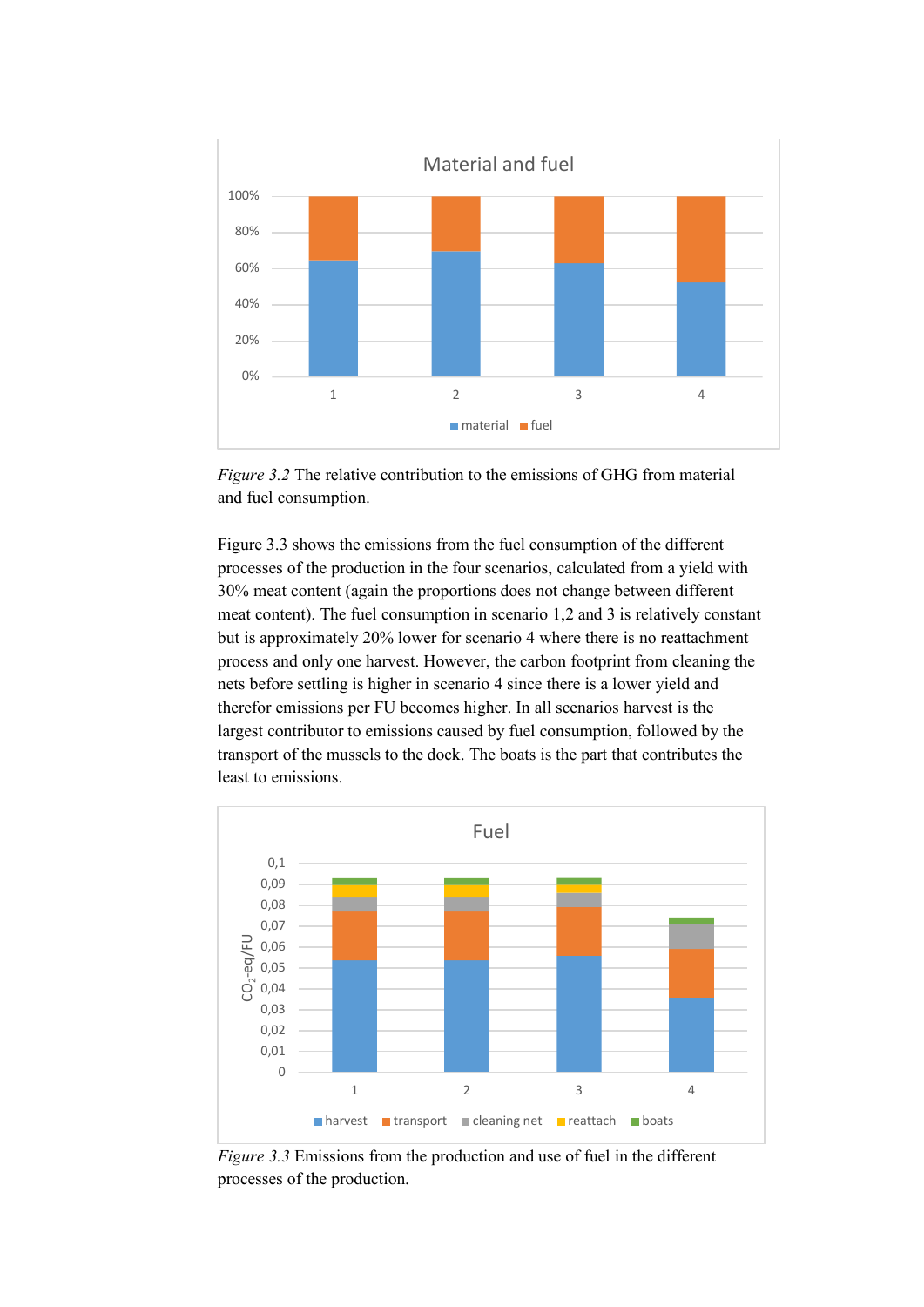The emissions caused by material consumption varies more than emissions from fuel between the different scenarios. The mesh sock is one single component that contributes to a large part of the emission in scenario 1,2 and 3 where it accounts for 55%, 44% respectively 39% of the total emissions caused by material. In scenario 4 where the mesh sock is not used the emissions is much lower. The rest of the emission is mainly from the stationary and reusable equipment such as the nets and ropes but also a smaller part from the disposable big bags that is used when the mussels are being transported to the dock.



*Figure 3.4* Emissions caused by the different material and equipment on the farm.

#### 3.2 Eutrophication potential

The emissions of eutrophic emissions caused by material and fuel consumption at the farm is between  $5,55E-05$  and  $5,16E-04$  kg PO<sub>4</sub>-eq per kg mussel meat (figure 3.5). There is a big difference between scenario 4, where there is no reattachment process, compared to the other three scenarios.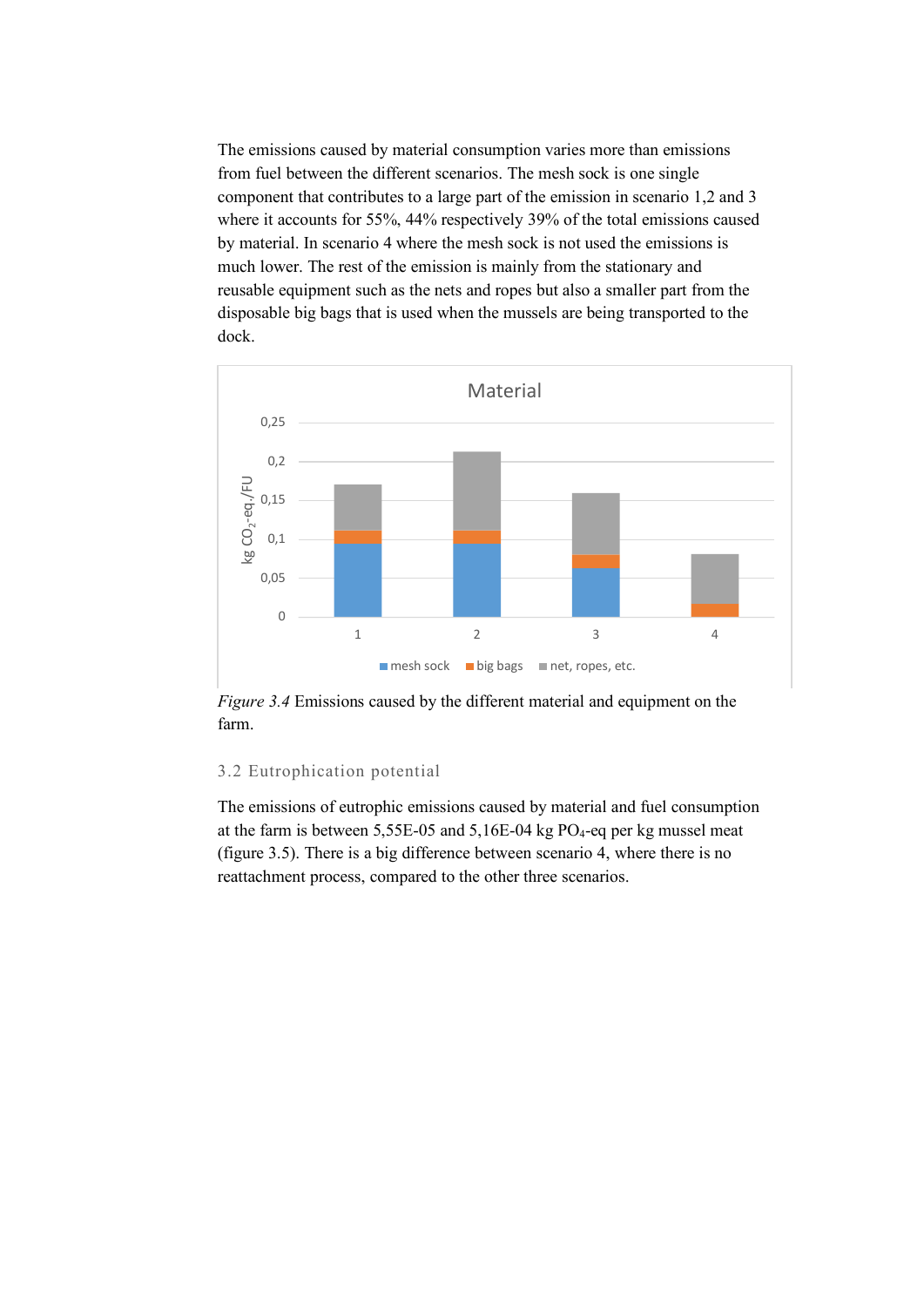

*Figure 3.5* The EP caused by material and fuel consumption.

Again, the biggest contributor to emissions are the material and especially the mesh sock (figure 3.6). For scenario 1,2 and 3 where the mesh sock is used it stands for 63-75% of the total emissions of PO<sub>4</sub>-eq from the farm. Other material (disposable big bags included) stands for 63% of the emissions from scenario 4, 13 % for scenario 1 and about 20% for scenario 2 and 3.



*Figure 3.6* The relative contribution to the EP from fuel, mesh sock and other material in the different scenarios.

However, when the uptake of nutrients is included in the calculations, the total EP from the farm is negative. 1 kg of edible mussel meat corresponds to the removal of  $0.019$  kg PO<sub>4</sub>-eq from the water. This is 72-99 times more than the emissions for scenario 1-3 and 340 times more than the emissions for scenario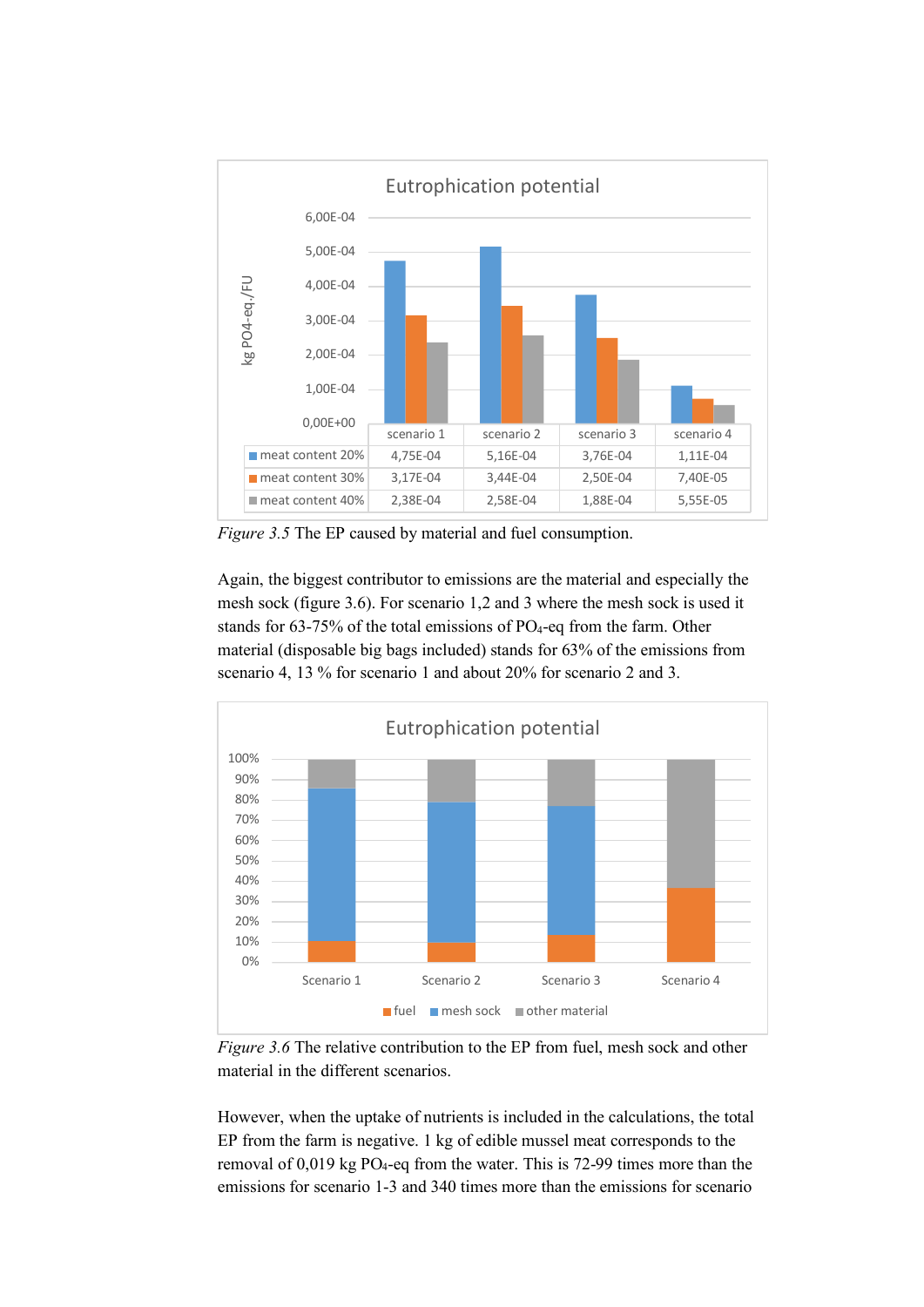4. The total EP of the farm is about  $-0.19$  kg PO<sub>4</sub>-eq per FU for all four scenarios.

#### 3.3 Sensitivity analysis

The three factors that contributes the most to both EP and GHG emissions in this production is the mesh sock, the stationary equipment and the harvest process. Figure 3.8 shows the result of a sensitivity analysis where the impact from these factors has been lowered. In this scenario the emissions from producing cotton to the mesh sock is 20% lower, the stationary equipment has a 20% longer lifetime and the engine for the harvest machine needs 20% less fuel. The result shows that the lower impact from the mesh sock would lead to a 5-7% decrease of total GHG and a 13-15% decrease in total EP emissions. For material, a longer lifetime would lead to a decrease of 4-7% for GHG and 2-9% for EP emissions. The fuel consumption at harvest has a greater impact on climate change than for EP and a 20% lower use would lead to 4-5% less total GHGs and only up to 3% less EP.



*Figure 3.8* the decrease of total emissions from the production when the impact from harvest, material and mesh sock is lowered by 20%.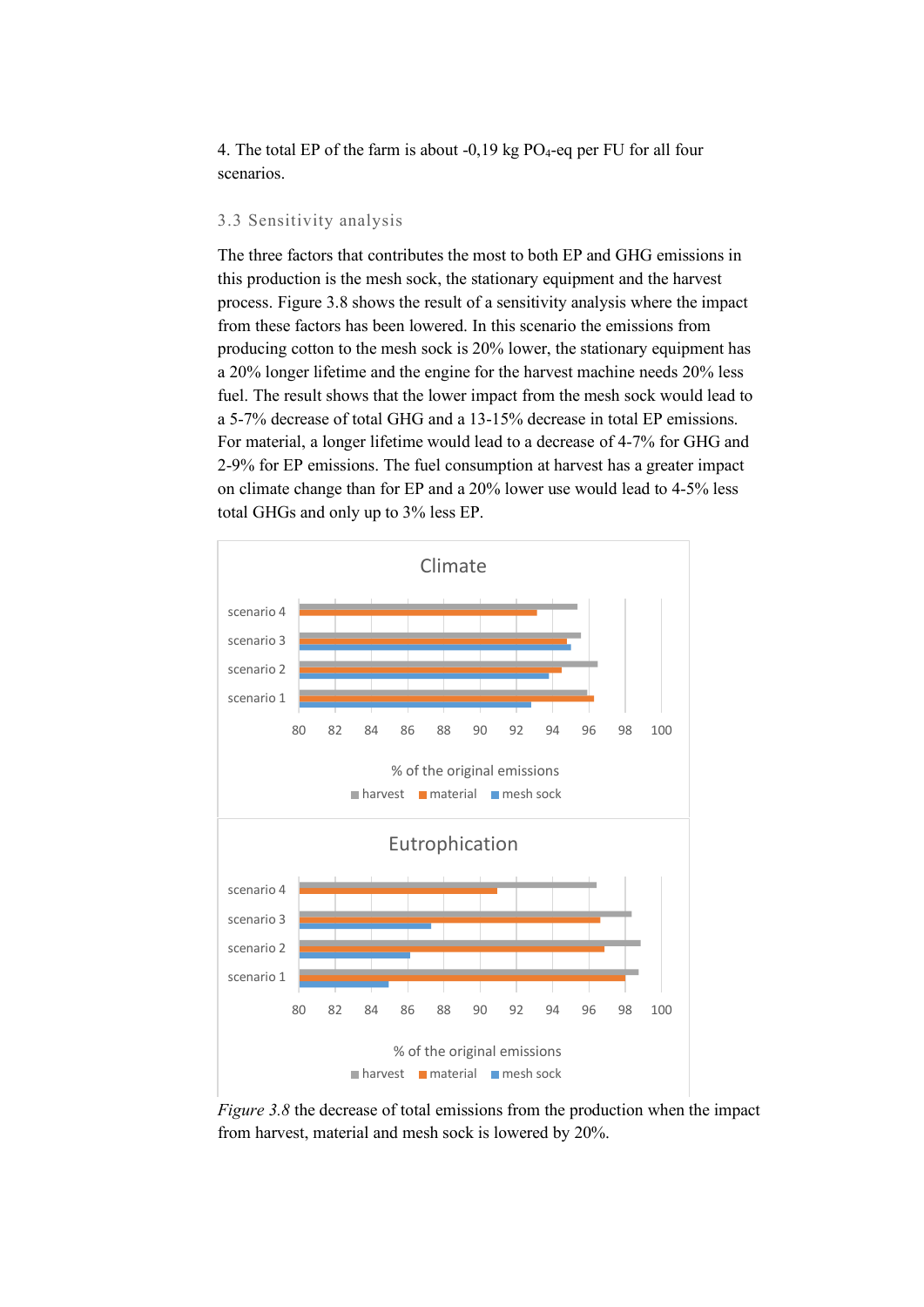### 4 Discussion

It is clear that material consumption is the biggest contributor to emission in this farm. Especially for the scenarios where there is re-seeding.

Out of all four scenarios studied in this report scenario 4 has the lowest impact on the environment in terms of both Climate change and EP. This is not that surprising since that method is very passive and even though the yield per year is lower than for the other scenarios, the much lower consumption of fuel and material compensate for that. However, as mention in the system description, leaving all the mussels on the nets can be problematic. It can be difficult to find a way to place the nets so that the waterflow through the nets do not get restricted and so that the mussels can get enough of nutrients. This can cause that the mussels grow slower and do not get as high meat content. For the company it is an ineffective and not so economical beneficial way of producing mussels and is not being practiced at the farm for now, it needs more improvement to be an option for the future.

Still, it is interesting to compare scenario 4 to the other scenarios as it gives an idea of how much the re-seeding process costs in terms of environmental impact. For the three scenarios where there is a re-seed process scenario 2 has the highest emissions and scenario 3, where only 2/3 of the mussels are being re-seeded, has the lowest. The growth time for scenario 2 and 3 is the same but still scenario 3 has about 20% lower climate impact and almost 30% lower EP. This again shows that material consumption has a big impact in this farm since it makes a big difference when only 2/3 of the equipment of the rope cultivation is needed (scenario 3). The fact that scenario 2 also has about 13% higher GWP than scenario 1 shows that time for growth is not a negligible factor either.

Compared to other blue mussel farms, studied in other reports, this farms climate impact is similar or lower. Whinter et al. (2009) found that the emissions of GHG from the cultivation part (excluding transport to wholesale, packaging and processing) of farmed blue mussels Norway is  $1,24$  kg CO<sub>2</sub>-eq per edible product. For Danish mussels  $0.30 \text{ kg CO}_2$ -eq/ edible product has been reported (Hallberg 2018) and for Scottish mussels  $0.61 \text{ kg CO}_2$ -eq/kg edible product (Meyhoff 2012). Scenario 4 in this study has a lower climate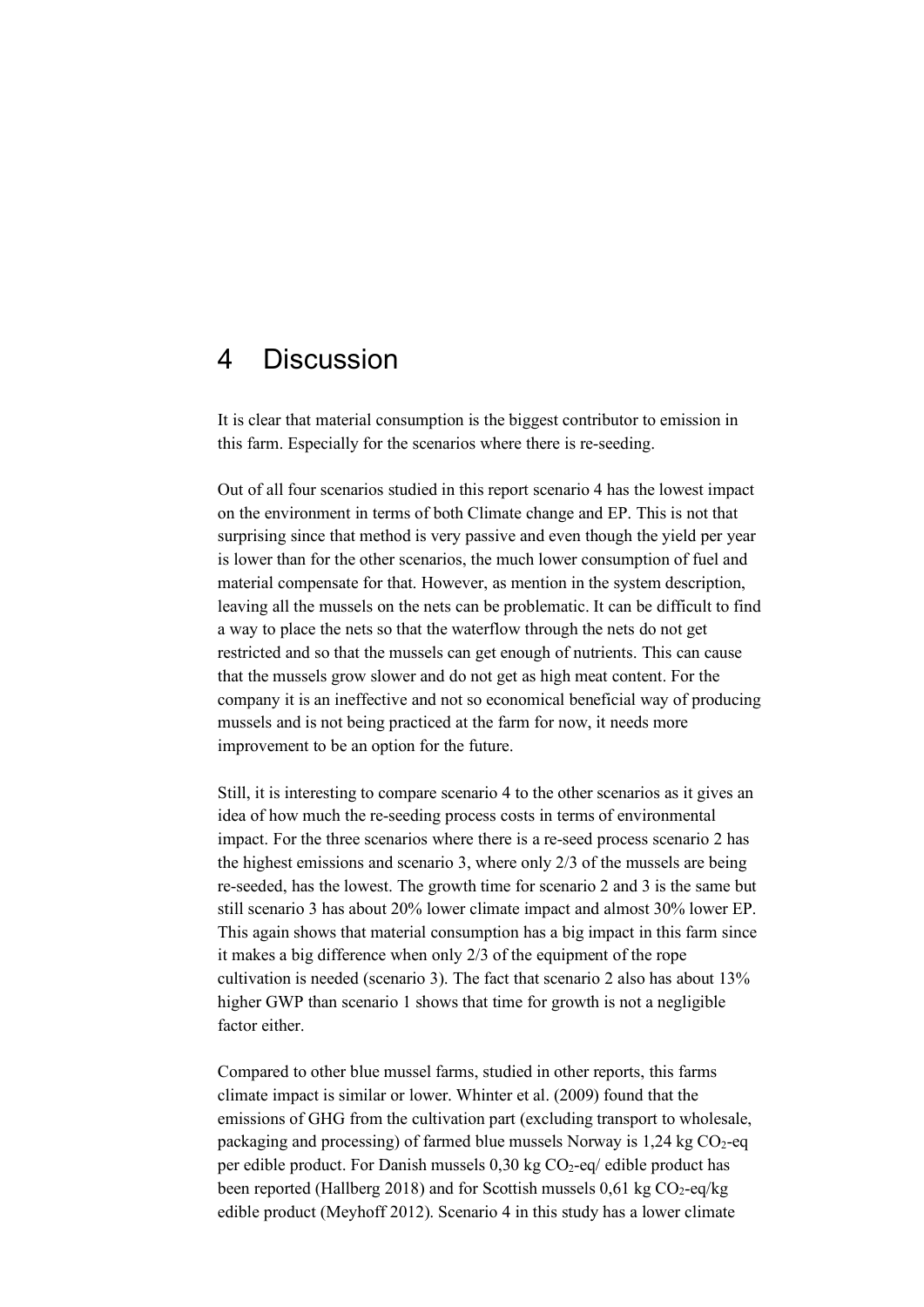impact than all of those farms, regardless the meat content. For the other three scenarios, with the lowest meat content this production is still better than Scottish and Norwegian farms in terms of climate impact, but not better than the Danish. With a meat content of 30 percent however, scenario 1 and 3 shows better results than the Danish mussels and with 40% meat content all the scenarios in this study have lower emissions of GHG compared to the other farms.

One big difference between this farm and the other farms is the percentage material versus fuel/energy. In all three previous studies mentioned above, the energy and fuel consumption have been higher than the material consumption which is not the case in this study. The high proportions of emissions caused by material in this farm once again indicates that re-seeding leads to a much more material consuming production. However, even in scenario 4, where no re-seeding is performed, the emissions from fuel consumption is lower than for material consumption. This low share from the fuel could be a result of a lower fuel consumption compared to the other farms due to not using big boats in this farm, and instead perform harvest and other processes from stationary barges.

One big improvement that the farm could make is to lower the use of material and especially the mesh sock. As mentioned before, scenario 3 has a significant lower impact than scenario 2 even though the scenarios have the same growth time. This is because not as much ropes and mesh sock is required for scenario 3 where only 2/3 of the mussels is re-seeded and the rest is left on the nets. If the proportion of mussels being re-seeded could be lowered more there would be a lowered consumption of the mesh sock. This would also require less rope and lower the other material consumption further. If 50% where to be reseeded (instead of 2/3) only one rope would be required instead of two. Another act of mitigation would be to expand the lifetime of the equipment by using the best suited material and make sure enough maintenance is being made. Also, the use of more energy efficient engines for the machines to reduce fuel consumption could make a different in emissions. Especially for the harvest machine that accounts for more than 50% of all the fuel consumption.

The biggest improvement however, would be if the producers could control the meat content of the mussels and keep it as high as possible. This is of course depending partly on external factors that cannot be controlled. But if the producers could optimize the condition the best way possible considering for example location, timing, density and growth time that gives the highest meat content this would have a positive effect on the emissions per FU.

#### 4.1 Uncertainties

As with all LCA studies, there is assumptions and uncertainties in this study that needs to be considered when interpreting the results. For example, the emission data taken from ecoinvent is based on global or European mean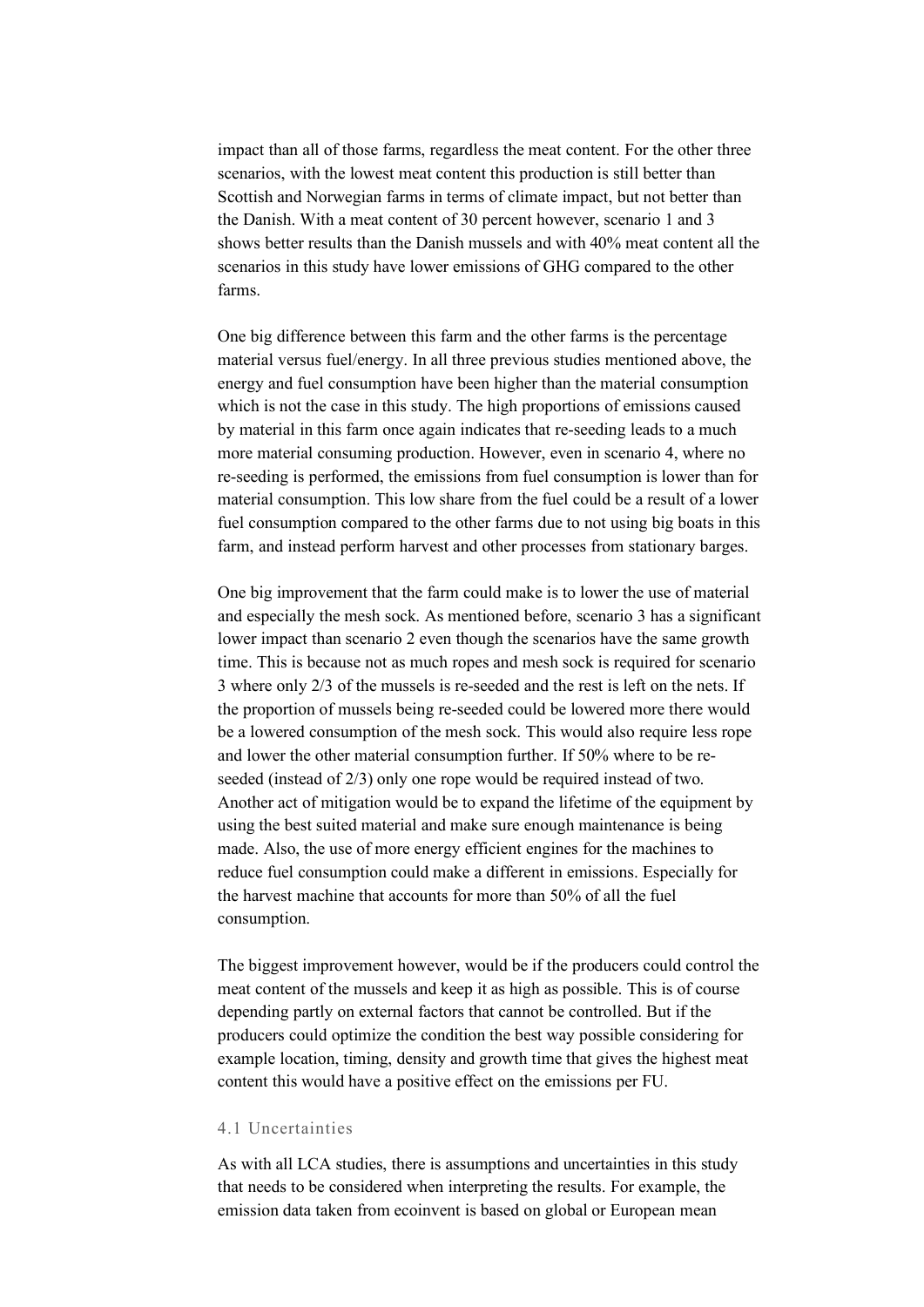values for the production. This could differ a lot between different factories and producers and the exact emission for the material used on this farm is not known. This is important to have in mind since the material turned out to have a great impact on the results. One factor that would have been extra interesting to examine further is the emissions from the cotton production. Since the consumption of cotton is very high, and since it is not reusable, the environmental impact for producing it plays a big part and turned out to be very high in ecoinvent LCIA database. It is possible that this impact could be lower for the cotton mesh sock used on the farm depending on where and how it is produced. As seen in the sensitivity analysis (figure 3.8), if the emissions per kg produced cotton would be 20% lower this would lead to a decrease of total GHG emissions for the farm with up to 7% and up to 15% lower emissions of PO<sub>4</sub>-eq.

Another important uncertainty about this study is that the farm that is being studied is relatively new and still in a developing phase. This means that these scenarios of what the farm could look like in the future is based on some assumptions when it comes to for example the growth time for the mussels, the annual yield and the lifetime of the materials. These are all factors that could lead to over or underestimated calculations of the environmental impact.

Finally, it is possible that factors that this study do not consider could have an important impact on the total emissions from the farm. For example, other studies have reported that the mussels could contribute to as well carbon sequestration as well as  $CO<sub>2</sub>$  release in the shell production (Aubin et al. 2018; Ray et al, 2018). This circulation of carbon has not been included in the calculation for climate impact for this farm and would have to be further studied to decide if it is of relevance for the result or not. Another factor that has not been considered is the effect that the decomposition of the cotton in water could have on the EP.

#### 4.2 Conclusion

To summarize the result and lead back to the research question of this thesis, the climate impact for producing 1 kg mussel meat varies between 0,12-0,46 kg CO2-eq depending on method used and meat content of the mussels. The EP is much more negative than positive due to the mussel's uptake of nutrients and the calculations results in a net removal of  $0.19$  kg  $PO_4$ -eq. The biggest difference in environmental impact can be seen between the scenario where the mussels are being left on the nets compared to the scenarios where there is reseeding. The hotspots of emission are the material and especially the mesh sock that is being used and measures for mitigation could preferably be addressed to this part of the production chain to have the biggest impact.

Even though the process of re-seeding turned out to be a fuel and material consuming step of the production, the farm still has similar or lower total environmental impact than other farms that has been studied. The investment in modern machines and measures for minimum waste (only about 5%) and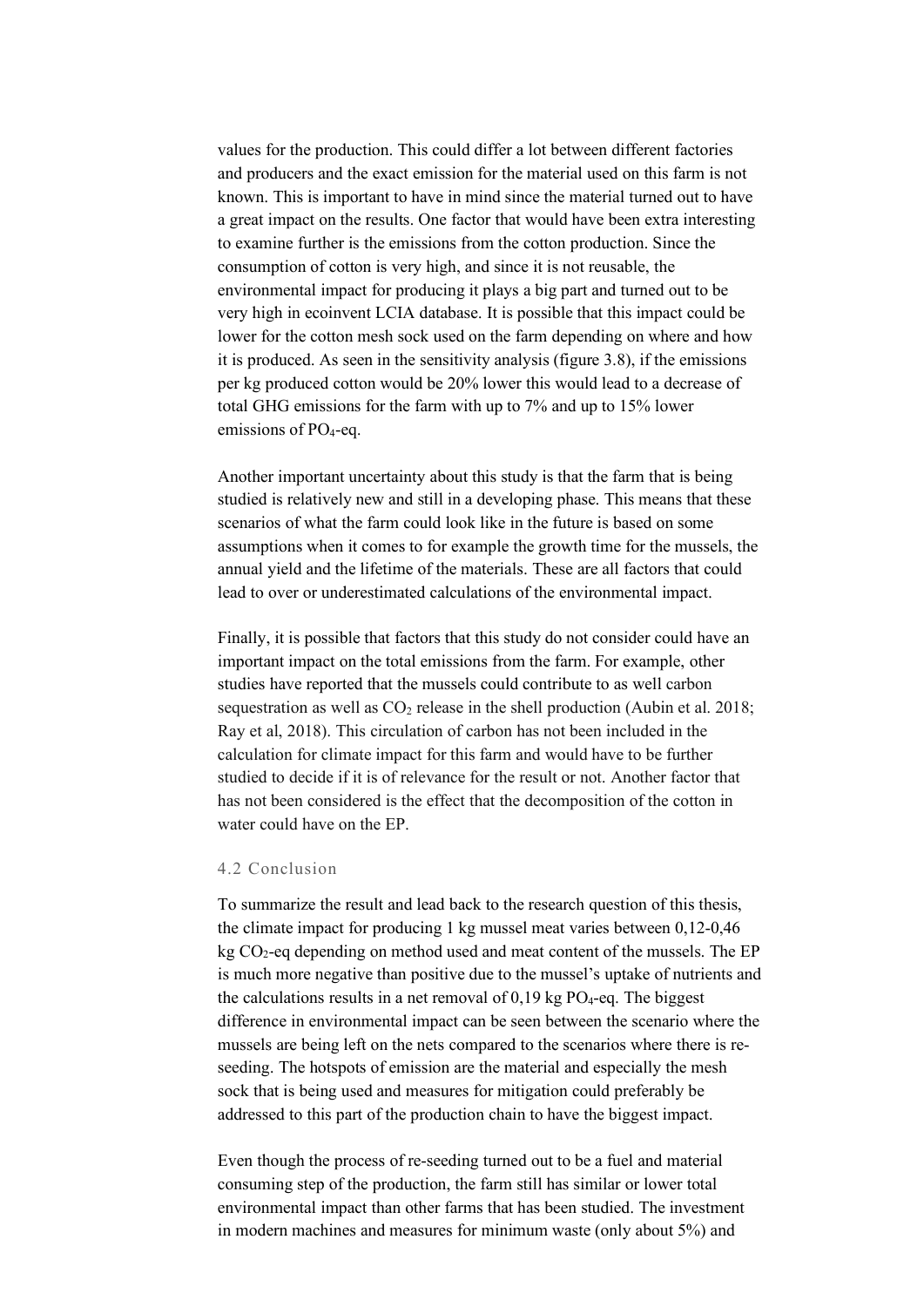less fuel consumption (when using barges instead of boats) could possibly be a big contributor to this since these issues has shown to be a few of the biggest challenges in other farms. Even if scenario 4 has the least emission at this study, the other scenarios are still sustainable ways to produce food and protein with several times lower emission than other kinds of food. Looking at a bigger perspective, if scenario 4 is an ineffective and not economical beneficial way to farm mussels for this farm it may not be the best option. Right now, it is more important to have a functional production with a high yield that can provide for the market so that mussels can be a relevant alternative to other foods. However, as the mussel industry grows, environmental aspect will be more important, and these small differences plays a bigger part. There is a need for further research in how to make the most efficient and sustainable production for large scale mussel farming.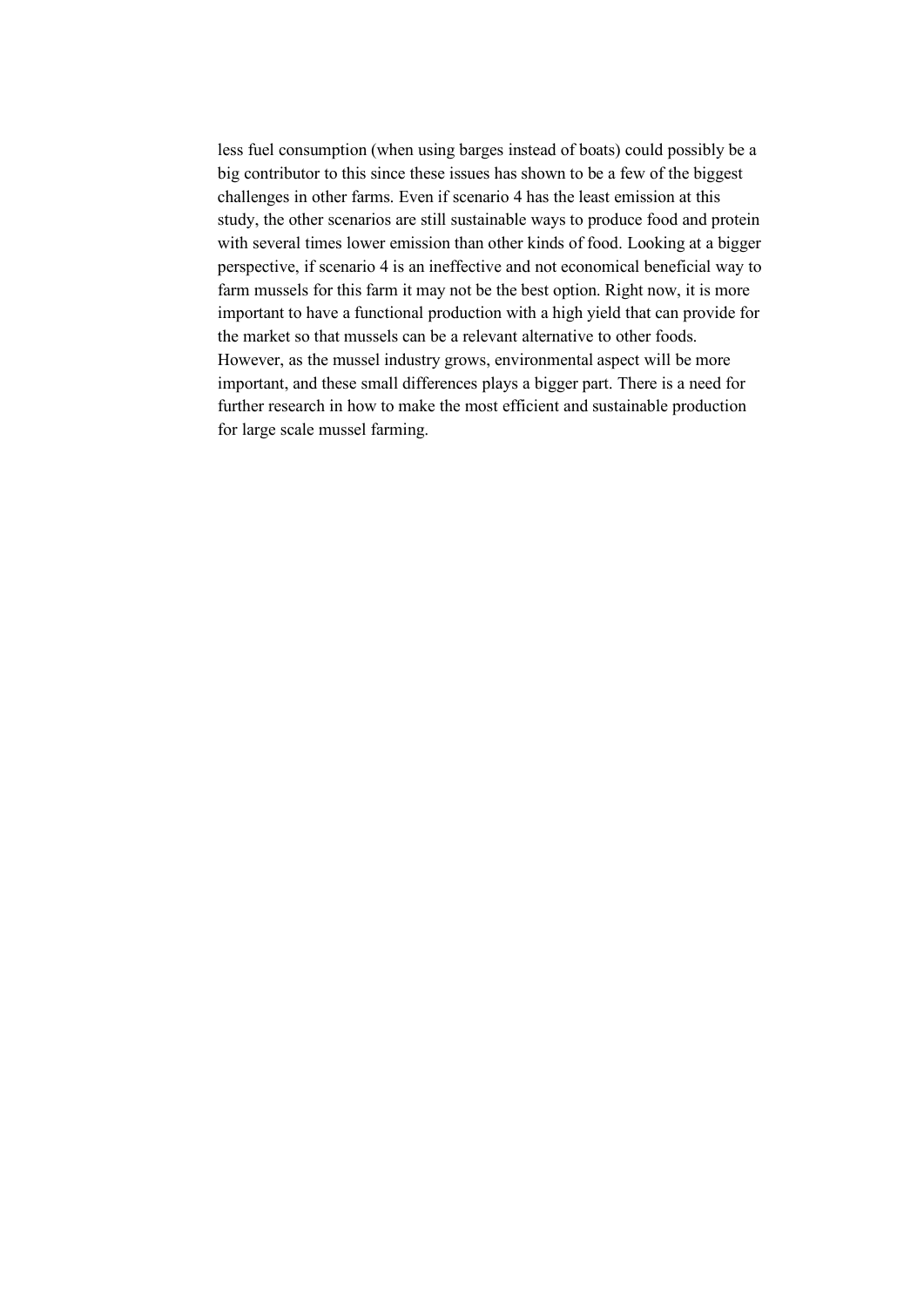### 4 References

Aubin, J., Fontaine, C., Callier, M., Roque d'orbcastel, E., 2018. Blue mussel (Mytilus edulis) bouchot culture in Mont-St Michel Bay: potential mitigation effects on climate change and eutrophication. Int. J. Life Cycle Assess. 23, 1030–1041. https://doi.org/10.1007/s11367-017-1403-y

Aubin, J., Papatryphon, E., van der Werf, H.M.G., Chatzifotis, S., 2009. Assessment of the environmental impact of carnivorous finfish production systems using life cycle assessment.

Emanuelsson, A., Ziegler, **F.,** Pihl, L, Sköld, M., Sonesson, U., 2014. Accounting for overfishing in Life Cycle Assessment: new impact categories for biotic resource use. *I J LCA* 19:1156-1168

FAO 2018 State of the Worlds Fisheries and Aquaculture

Garnett, T., 2011. Where are the best opportunities for reducing greenhouse gas emissions in the food system (including the food chain)? Food Policy 10.

Gode, J., Martinsson, F., Hagberg, L., Öman, A., Höglund, J., Palm, D. 2011. Miljöfaktaboken 2011. Värmeforsk service AB, Stockholm

Guinée, JB. 2001. Handbook on LCA, operational guide to the ISO standards. Springer Netherlands

Haamer, J., 1996. Improving water quality in a Eutrophied fjord system with mussel farming. Ambio Vol. 25 No.5, August 1996

Hallberg, V. 2018. Mapping of production of farmed BLUE MUSSELS (*Mytilus edulis)* in Denmark using Life Cycle Assessment.

Heller, M.C., Keoleian, G.A., Willett, W.C., 2013. Toward a Life Cycle-Based, Diet-level Framework for Food Environmental Impact and Nutritional Quality Assessment: A Critical Review. Environ. Sci. Technol. 47, 12632–12647. https://doi.org/10.1021/es4025113

ISO. 2006a. Environmental management – Life cycle assessment – Principles and framework. ISO 14040:2006(E). International Organization for Standardization. Geneva. Switzerland.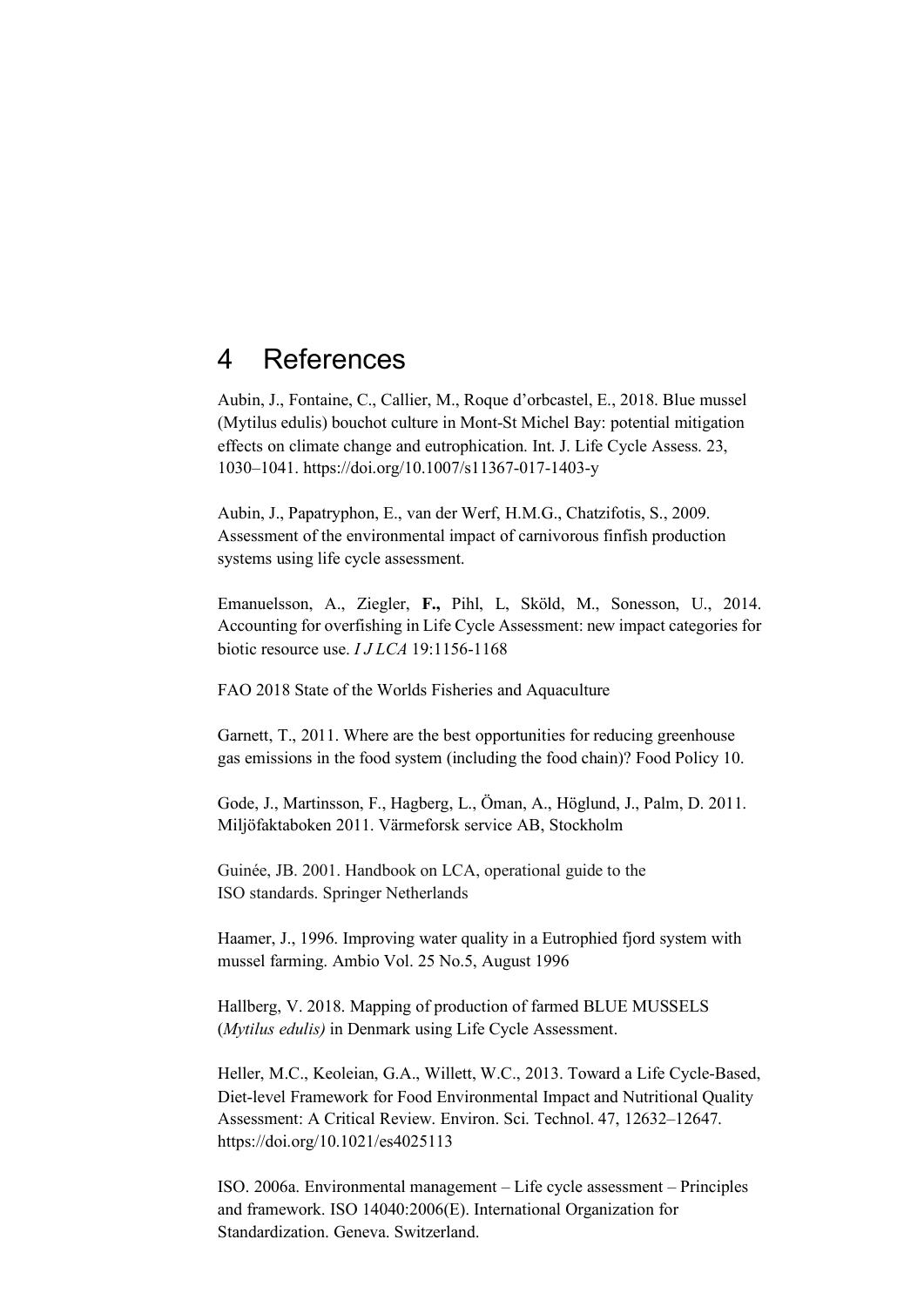ISO. 2006b. Environmental management – Life cycle assessment – Requirements and guidelines. ISO 14044:2006(E). International Organization for Standardization. Geneva. Switzerland.

Little, D.C., Newton, R.W., Beveridge, M.C.M. 2016. A rapidly growing and significant source of sustainable food? *The Nutrition Society Summer Meeting*. University of Nottingham, 6-9 July 2015, Nottingham. doi:10.1017/S0029665116000665

Matthews, H., Hendrickson C. T., Matthews, D. 2014. Life Cycle Assessment: Quantitative Approches for Decisions that Matter.

Meyhoff, J. 2012. Carbon footprint of Scottish Suspended Mussels and Intertidal Oysters. Scottish Aquaculture Research Forum (SARF)

Myhre, G., D. Shindell, F.-M. Bréon, W. Collins, J. Fuglestvedt, J. Huang, D. Koch, J.-F. Lamarque, D. Lee, B. Mendoza, T. Nakajima, A. Robock, G. Stephens, T. Takemura and H. Zhang, 2013: Anthropogenic and Natural Radiative Forcing. In: Climate Change 2013: The Physical Science Basis. Contribution of Working Group I to the Fifth Assessment Report of the Intergovernmental Panel on Climate Change [Stocker, T.F., D. Qin, G.-K. Plattner, M. Tignor, S.K. Allen, J. Boschung, A. Nauels, Y. Xia, V. Bex and P.M. Midgley (eds.)]. Cambridge University Press, Cambridge, United Kingdom and New York, NY, USA.

Pérez-Chamacho, A., Labarta, U., Vinseiro, V., Fernánders-Reiriz, M. J. 2013. Mussel production management: Raft culture without thinning-out. Aquaculture. Available: https://reader.elsevier.com/reader/sd/pii/S0044848613002536?token=F67C969 FBE7F768AFD04FACBAF92947C7BC445A11D9A210B1EE37A3B936D92 0080569ED855CAF9BC97A9F09AACE8680F [2019-06-01]

Ray, N. E., O'Meara, T., Wiliamson, T., Izursa, J-L., Kangas, P. C. 2018. Consideration of carbon dioxide release during shell production in LCA of bivalves. Int J Life Cycle Assess. 23:1042–1048. DOI: 10.1007/s11367-017- 1394-8

Tilman, D., Clark, M., 2014. Global diets link environmental sustainability and human health. Nature 515, 518–522. https://doi.org/10.1038/nature13959

Willett, W., Rockström, J., Loken, B., Springmann, M., Lang, T., Vermeulen, S., Garnett, T., Tilman, D., DeClerck, F., Wood, A., Jonell, M., Clark, M., Gordon, L. J., Fanzo, J., Hawkes, C., Zurayk, R., Rivera, J. A., De Vries, W., Sibanda, L. M., Afshin, A., Chaudhary, A., Herrero, M., Agustina, R., Branca, F., Lartey, A., Fan, F., Crona, B., Fox, E., Bignet, V., Troell, M., Lindahl, T., Singh, S., Cornell, S. E., Reddy, K. S., Narain, S., Nishtar, S., Murray, C. J. L. 2019. Food in the Anthropocene: the EAT–Lancet Commission on healthy diets from sustainable food systems.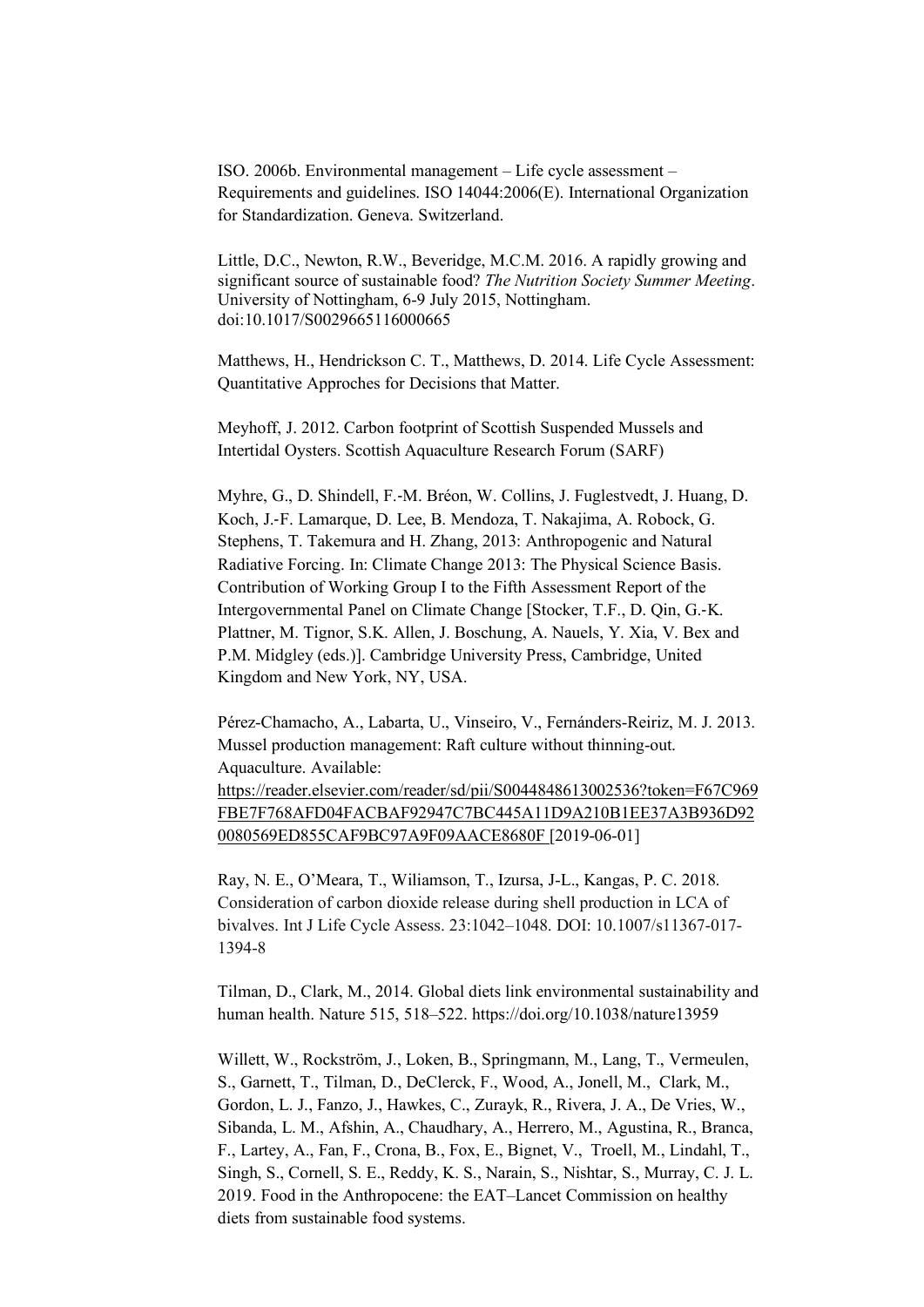Winther, U., Ziegler, F., Skontorp Hognes, E., Emanuelsson, A.,Sund, V., Ellingsen, H. 2009. Carbon footprint and energy use of Norweigan seafood products. SINTEF fisheries and aquaculture

Ziegler, F., Winther, U., Hognes, E.S., Emanuelsson, A., Sund, V., Ellingsen, H. 2013. The Carbon Footprint of Norwegian Seafood Products on the Global Seafood Market. J. Ind. Ecol. 17, 103–116. https://doi.org/10.1111/j.1530- 9290.2012.00485.x